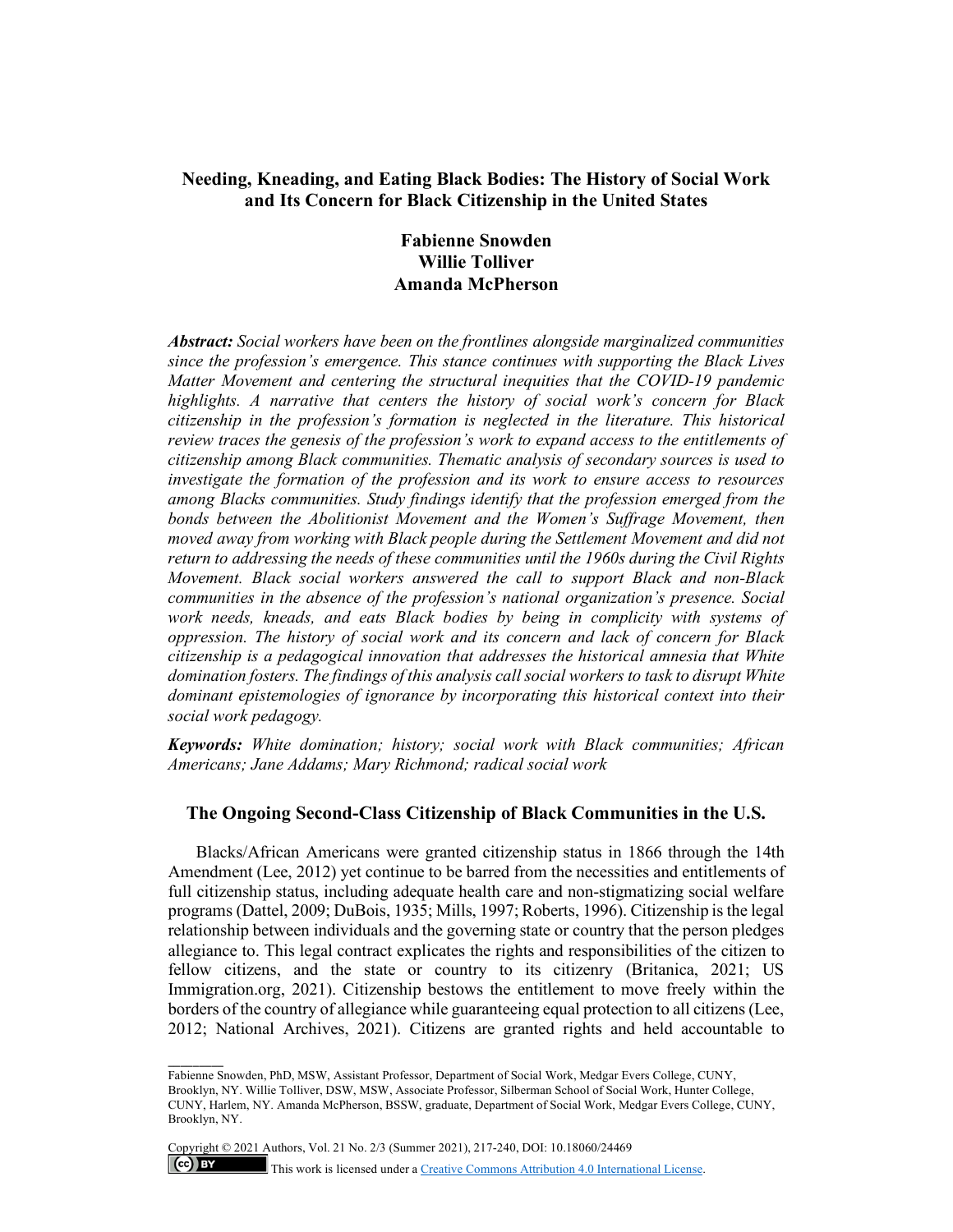responsibilities that are not extended to or expected of people without this status. The responsibilities of any country's citizenry generally include allegiance, adherence to the law, participation in the political process, service in the military, and taxation. Second class citizenship is when people within a country have citizenship status and are held accountable to the responsibilities of citizenry but do not receive equal access to the entitlements of being a citizen.

Before the U.S. could be built on immigration, it was built *by* the forced labor of First Nation Indigenous Peoples, low-income Whites/European Americans, Blacks and African Americans (Bennett, 1993), Latinx communities, Asian communities, and various othered communities of color (Snowden, 2015). The  $14<sup>th</sup>$  Amendment guarantees access to all basic rights of the U.S. Constitution to all U.S. citizens and was extended to Blacks in 1866 (Lee, 2012). However, Blacks/African Americans continue to be more likely to be incarcerated, live in poverty, and are less likely to collect social security than any other group of citizens in the U.S. (Butrica & Smith, 2012). Black communities continue to be under siege by disproportionate rates of negative health outcomes, poverty (Jones et al., 2018) and criminalizing systems of injustice (Gramlich, 2020). These structural inequities are rooted in White domination (Hadden et al., 2016; Rodriguez, 2020; Snowden, 2018; Tolliver et al., 2016). COVID-19 has further highlighted the already existing federal, state and city disinvestment in access to life sustaining services amongst Black communities, resulting in lack of access to basic needs, such as quality healthcare (Artiga & Orgera, 2019; Kaiser Family Foundation [KFF], 2019; Ndugga & Artiga, 2021) and housing (Hutchinson, in development; Rothstein, 2017).

The main provisions of the Affordable Care Act (ACA) went into effect in 2014 and significantly expanded access to insurance coverage amongst Black, African American, and Latinx communities (Snowden, 2018) in the U.S. (Artiga & Orgera, 2019; Baumgartner et al., 2020). The rates of being uninsured amongst Black, White, and Latinx adults dropped to historic lows (Baumgartner et al., 2020). Racialized disparities in being insured narrowed in most U.S. states regardless of whether or not eligibility criteria for access to public health insurance was expanded. In 2019, Black adults in states that expanded eligibility for public health insurance reported being insured at rates that were comparable to or better than states that had not expanded the criteria to qualify for Medicaid (Baumgartner et al., 2020). African American communities significantly benefitted from the ACA, despite disproportionately living in 15 states that did not expand access to public health care programs (Baumgartner et al., 2020). The increased access to health insurance coverage that the ACA instituted led to widespread reductions in barriers to this basic need. However, these medical advances have slowed down and, in some areas, have been receding, over the past four years (Artiga & Orgera, 2019; Baumgartner et al., 2020; KFF, 2019). The COVID-19 pandemic exacerbated epidemics that were already worsening amongst Black and Latinx communities, and communities of color in the U.S. (CDC, 2020a; Rodriguez, 2020).

In February 2020, the community transmission of COVID-19 in the U.S. was first detected. Less than a month later, COVID-19 had been reported in New York City, Washington, D.C., and in all 50 states of the U.S. (Centers for Disease Control and Prevention [CDC] COVID-19 Response Team, 2020). Black, African American, and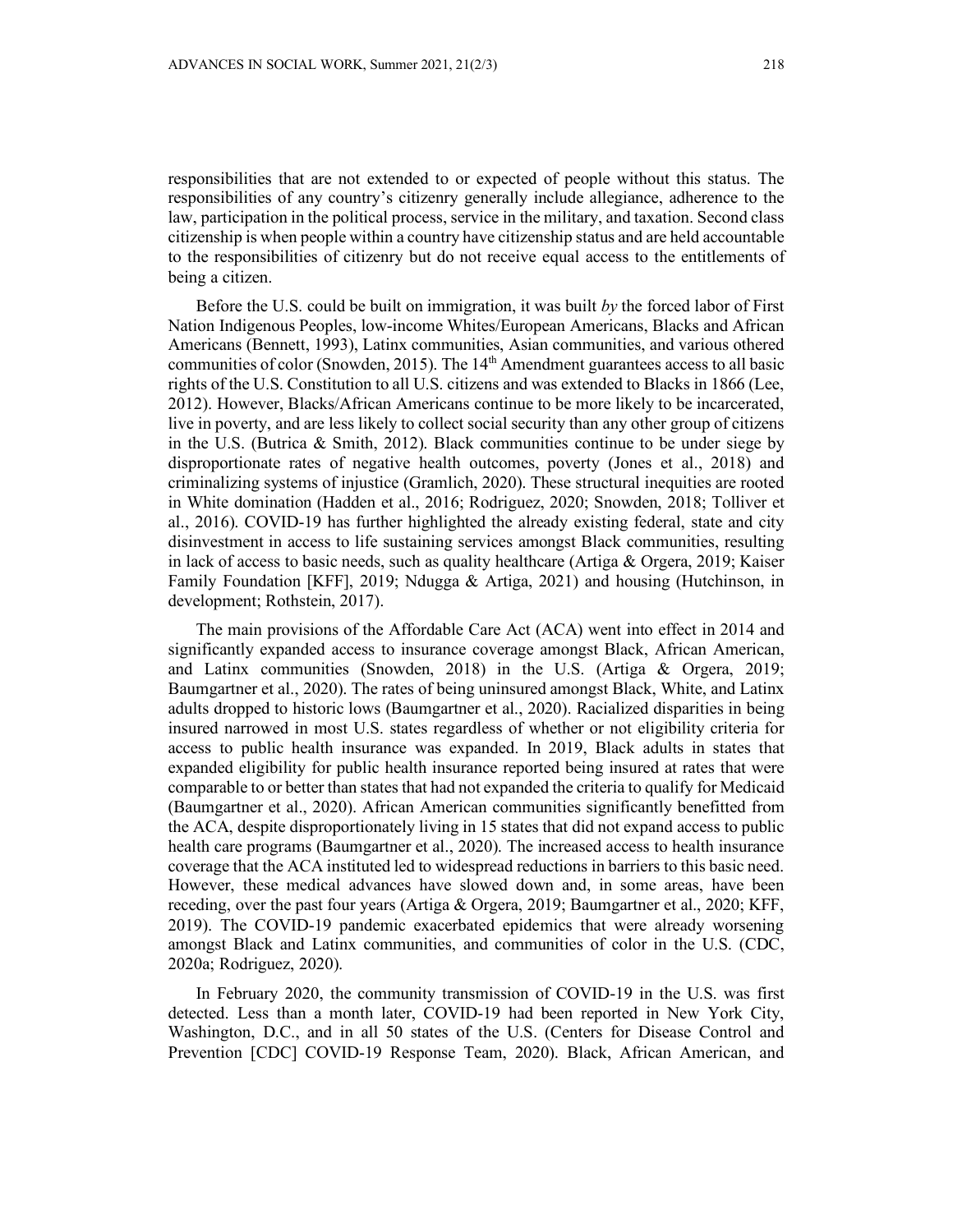Latinx communities that are disproportionately low-income were, and continue to be, most immediately affected by this virus. As of August 2020, Black communities were twice as likely to die from and almost five-times as likely to be hospitalized for COVID-19 (CDC, 2020a). The COVID-19 pandemic in the U.S. began at the start of 2020. However, comparable public health crises, such as HIV and AIDS among Black communities, have lasted almost 40 years (Snowden, 2015, 2018).

Black communities are more likely to test HIV-positive and to have low-income status in the U.S. (CDC, 2020a; 2020b). Researchers identify that racial status is a stronger predictor of proximity to COVID-19 transmission than income, with Blacks and African Americans being amongst the groups that are most at risk (Adhikari et al., 2020). These study findings underscore that "…racism kills" (Adhikari et al., 2020), and reiterate earlier research findings that the U.S. remains a high-risk social, economic and political system for Black communities (Wheeler et al., 2010).

In 2019, Blacks/African Americans accounted for 23.8% of people living in poverty, despite comprising only 13% of the U.S. population (Creamer, 2020). Poverty in the U.S. continues to serve as a pathway for viral and bacterial transmission through enclosed spaces, inadequate ventilation, crowded situations, and close physical contact that lowincome communities often endure (CDC, 2020a, 2020b, 2020c). People of color, including Black and Latinx communities, are also more likely to serve on the frontlines of viral and bacterial communicability (CDC, 2021; Thorbecke, 2020). In other words, Black and Brown bodies being needed for the day-to-day functioning of municipalities also kneads their bodies as buffers between privileged communities that are not essential workers but are in need of essential worker-services. This process illustrates the second-class citizenship of Black communities in the U.S. that McKittrick (2013) coined "plantation futures" to refer to a conceptualization of time-space that compares the enslavement plantation to being a prison within impoverished and destroyed city sectors (p. 3). The concept of a plantation future brings into sharp focus the ways that the plantation is an ongoing locus of anti-Black violence and death.

Income and race are also linked with disproportionate incarceration. The number of people incarcerated in the U.S. is declining, however, Blacks continue to outnumber any other race or ethnicity among people that are in prison (Gramlich, 2019). National, international and global-level economies thrive on the maintenance of poverty that disproportionately laminates the lives of Black/African American communities (McKittrick, 2013). In other words, having the basic needs of access to quality medical care, housing, and equal protection under the law serve as buffers to negative outcomes. These buffers are the entitlements of U.S. citizenship (Roberts, 1997). Lack of access to these basic entitlements of citizenship indicates that Black/African American communities continue to experience second class citizenship in the U.S. and a status closer to subject of the U.S., rather than a U.S. citizen (Clarke, 2018). The plantation system during and after transatlantic slavery permeated Black life by contributing to the interlocking workings of dispossession and resistance. This interlocking working is prevalent in every major U.S. city through gentrification, police violence and humiliation as a side dish to the ultimate erasure: death (Laymon, 2018).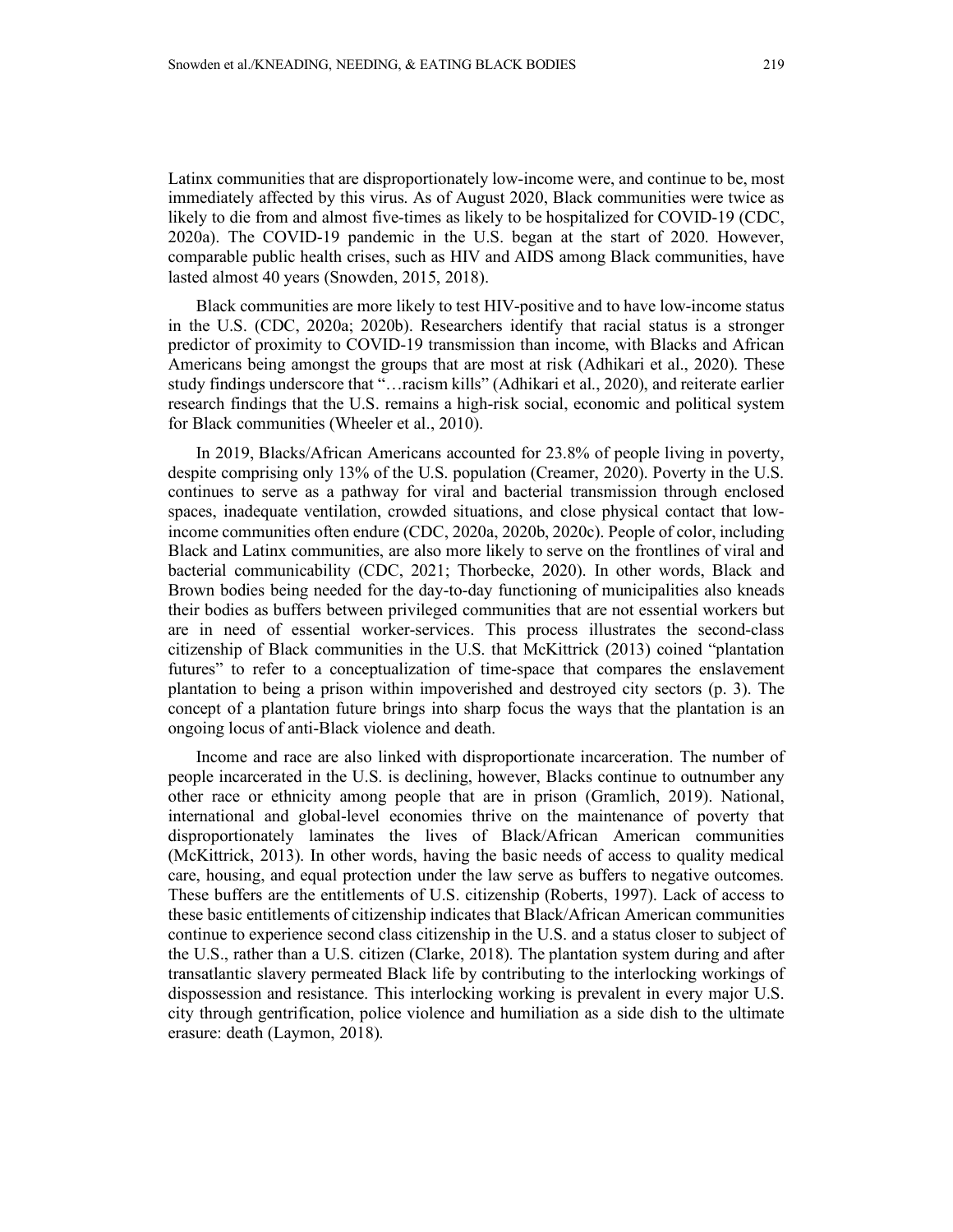Second class citizenship functions as kneading Black bodies by predisposing them to negative health outcomes, needing Black bodies as frontline workers, and eating Black bodies as the fuel or input for systems of domination. Social workers are intricately involved in needing, kneading, and eating Black bodies in the doing of social work (Chapman & Withers, 2019). Social work's role in the doing of these three processes is owing to what is taught to social workers as education for practice. The focus of clinical practice continues to see and "treat" human behavior and conditions as the function of individual failure (Kennedy, 2008). The profession's dependence on ego psychology, object relations theory and other individual-focused psychological theories has separated social work from its historical focus on social and economic contexts that eviscerate people at the bottom of a caste system in a capitalist economy (Wilkerson, 2020).

#### **Social Workers and the Legacy of Their Fight for Black Citizenship**

Social workers have been and continue to be on the front lines of supporting communities to pressure political administrations and organize for equitable access to the basic foundations of citizenship in the U.S. (Hadden, 1998, 2019; Roberts, 1996; Rodriguez, 2020; Snowden, 2015, 2018; Tolliver, 1993). Historically and presently, social workers continue to partner with community members to expand awareness of viral infection and safer methods of prevention, engage in social welfare policy formulation, support communities and advocate for their needs to be met, provide one-on-one and group counseling, ensure that individuals and families have the resources that they need (Snowden, 2015), assist in planning, carrying out and successfully debriefing social demonstrations (Rodriguez, 2020), engage in research that centers the perspectives of marginalized communities (Hadden, 1998; Hadden et al., 2016; Tolliver et al., 2016), and provide quality social work education that is relevant to today's context (Snowden, 2018).

Social work professionals in the U.S. have carried out these roles and activities since the profession's emergence in the 1800s. This legacy continues with social workers actively supporting the Black Lives Matter Movement 2013-present (Rodriguez, 2020) and serving on the frontlines of COVID-19 testing, treatment, and prevention (NASW, 2020; Truell, 2020). The role of social workers has included working as guides for social, economic and political well-being, and has been to equip individuals, families and communities for citizenry since the onset of the profession (NASW, 2020; Wilensky & Lebeaux, 1965). The work, ideals, and professional affiliations that this role has translated into have inextricably taken shape within the context of Eurocentric ideals of nationhood and have been in service to an exploitive market-based society (Roberts, 1996; Wilder, 2000). These ideals of U.S. national identity continued to be core tenets of the forming and on-going professionalizing of the social work profession (Kennedy, 2008; NASW, 2020).

White dominant ways of knowing continue to be deeply rooted in social work higher education. The inclusion of narrative that centers the history of social work and its concern for the well-being of Black people in the profession's formation is largely neglected in the formal preparation of social workers. This narrative includes that the formation of social work has its roots in communities organizing for the emancipation of enslaved Africans and their Black/African American descendants, and the equal rights of women. The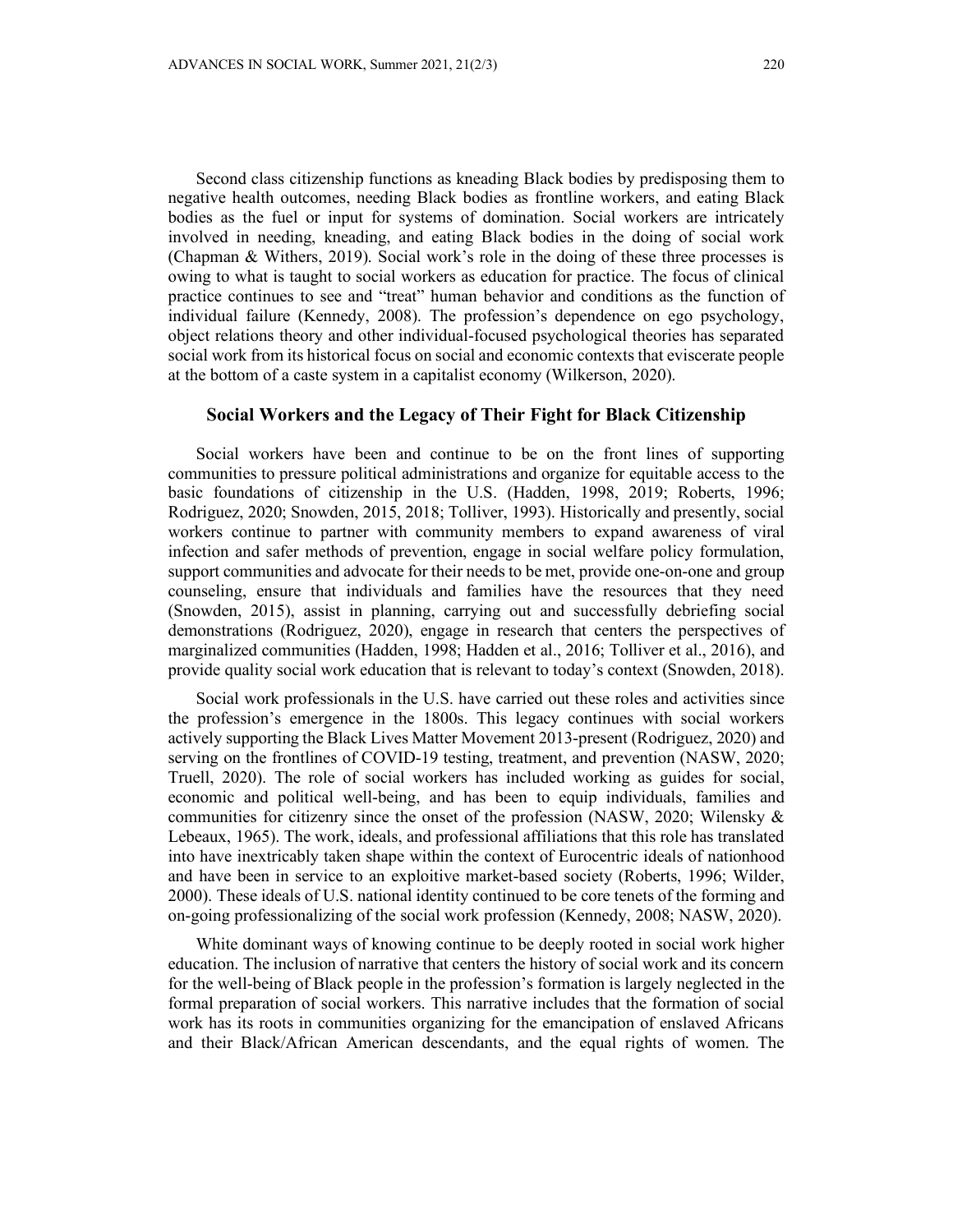knowledge that this study produces better equips social work educators in higher education to prepare social work professionals to interrogate their role in either maintaining or challenging the second-class citizenship of Black communities. Finally, the findings generated from this research serve as an opportunity for social workers to re-examine how they teach their positionality in all forms higher education classrooms.

### **Analysis Questions and Theory**

This historical analysis poses five (5) questions that investigate and explore the history of social work as a means of tracing the genesis of its work to support the well-being of Black communities in the U.S. These questions include:

- Q1: What is the history of social work in the U.S.?
- Q2: If there were efforts of early social work professionals to address the needs of African American communities in the U.S., what were these efforts?
- Q3: What accomplishments, if any, did these efforts achieve?
- Q4: What are the legacies of these efforts?

This study hypothesizes that early social work in the U.S. began in the 1880s and that professionals were predominantly formally educated White/Euro-American women that primarily provided social work services to White, Euro-American, or European communities that recently immigrated to the U.S. According to this hypothesis, early formally trained social workers did not serve or interface with Black and African American communities. Critical race theory serves as the theoretical framework for this historical review.

Critical Race Theory is the practice of interrogating the centrality of race and racism in U.S. laws and the disproportionate outcomes that racialization produces (George, 2021). Crenshaw (2011) and Bell (1995) asserted this theoretical framework to counter the legal discourse that the Civil Rights Movement (1936-Present) had realized its purpose of extending equal access to the entitlements of citizenship to Black/African American communities. Critical Race Theory evolves in its critique of the construction of social identities. This critique is situated within the context of how racialization relegates Blacks, African Americans, and all othered communities of color to second-class citizenship within a race-based caste system in the U.S. (Crenshaw, 2011; George, 2021; Wilkerson, 2020). The profession is an extension of social welfare policy, which makes Critical Race Theory relevant to social workers.

The profession's ability to broker and provide services to the most amount of people possible expands or contacts according to the U.S. welfare state and its social welfare policies (Jansson, 2005). The larger the welfare state, the greater the need for social workers to distribute social services. Racialized social welfare laws impede on the profession's ability to actualize the social justice mandate of the NASW (2021) *Code of Ethics*. Social welfare policies determine the role of social workers as either serving as the moral police, gatekeepers, or supporters of the liberation of marginalized communities. Finally, the conundrum of social work is that its formal credibility as a profession is extended to it by the same status quo communities that social workers are mandated to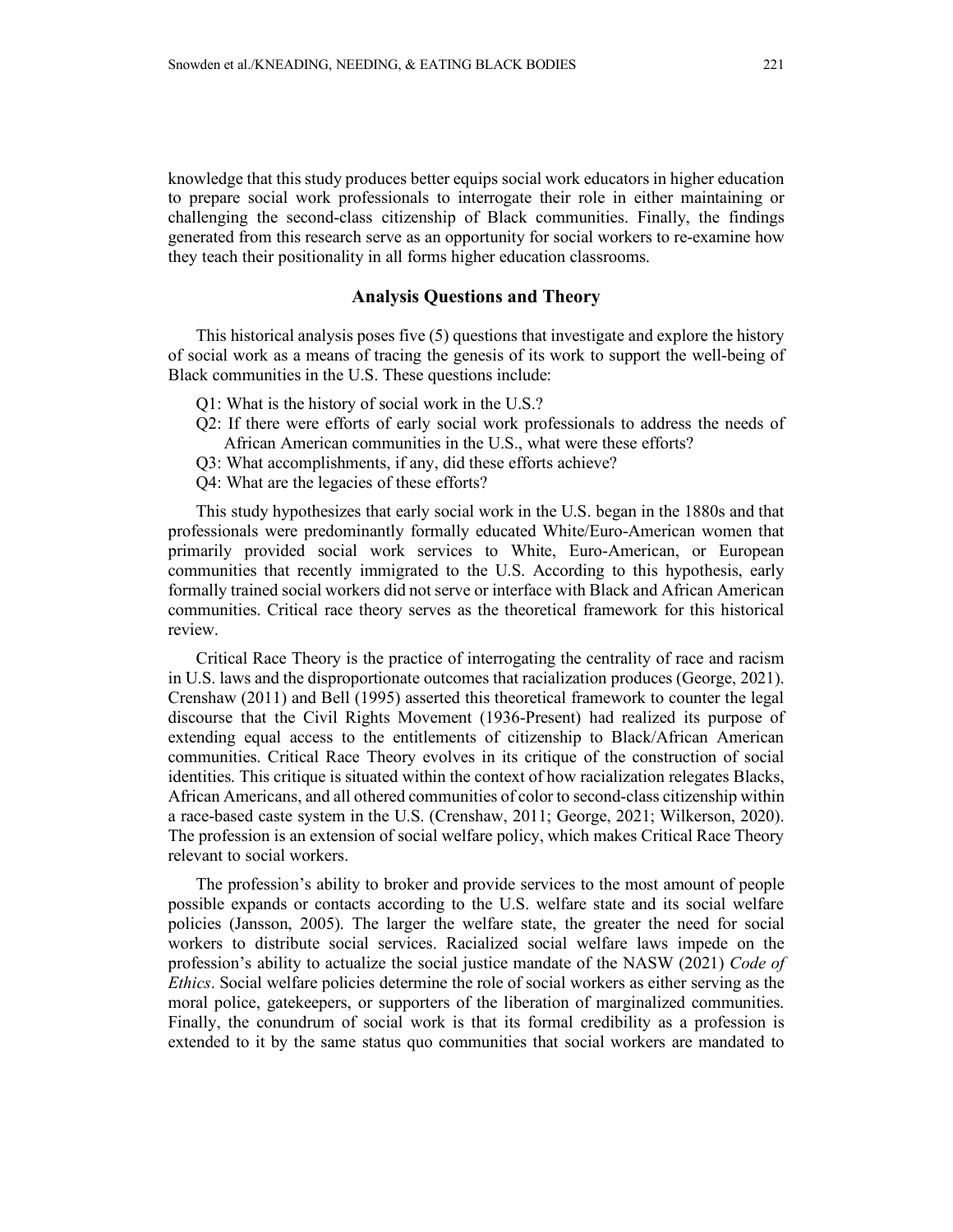challenge. Using Critical Race Theory to interpret the genesis of the profession enables social workers to center racialization in the history and the emergence of their concern for Black citizenship. The study findings are presented from the positionality of the authors being Black, cis-gender, and serving as social work practitioners, educators, researchers, and a Bachelor's of Science in Social Work [BSSW] social work student/scholar that serves as a burgeoning practitioner, educator, and researcher.

Pivotal events in the profession's presence in or absence from supporting the full citizenship of Black communities within the context of macro-level factors, such as the enslavement of Africans and African Americans, women's suffrage, ensuing poverty, and the passing of the 14th Amendment, are made sense of within the lens of racialization as a structural factor. These events predate the development of Critical Race Theory. However, Crenshaw (2011), Bell (1995), and Snowden (2018) remind social workers that the Civil Rights Movement (1936-Present) and its most recent incarnation, the Black Lives Matter Movement (2013-Present), demand that legal citizenship be fully extended to people of African descent in the U.S.

Previous research identifies that the profession was historically developed with White/Euro-American formally educated women at its frontlines (Snowden, 2015). However, there is a dearth of research that investigates if, when, where, and how the profession was or was not present in the fight for social justice alongside Black communities prior to the Civil Rights Movement (1936-Present). An extensive literature search that investigated the emergence of the social work profession in the U.S. was executed. The search primarily accessed secondary sources. Some of the secondary sources included primary sources and historical documents that had served as data from previously conducted research, such as Addams (1910/2017), Richmond (1917), the Hull House Museum (2021) Roberts (1996), Gordon (1994), Lasch-Quinn (1993), and Berson (2004).

All of the sources were accessed either online through the Hull House Museum (2021), at a local library in New York City, an out of state library in the U.S., or in-person at the Library of Social Sciences and East European Studies of the Freie Universität Berlin in Berlin, Germany. All of the texts used in the analysis were in English. The study scope was expanded to investigate the time period that spanned from the first arrival of the English in the U.S. in 1609 to the present. This was done as a means of ensuring the validity of any findings regarding the emergence and subsequent themes in the genesis of social work. In other words, the years and social climate that occurred before the onset of the formation of social work were examined to understand how the social work profession became the only possible and plausible outcome of the events that necessitated its creation. The themes that emerged from an exhaustive review of the literature (Hsieh  $& Shannon, 2005$ ) indicate that the social work profession has its roots in the common ground between the Abolitionist Movement (1783-1888) and the Women's Suffrage Movement (1848-1920) in the U.S., then abandoned Black communities as early at the Settlement Movement (1880s-1910), leaving Black social workers to pick up the slack until the 1960s, during the Civil Rights Movement (1936-Present). Thirty texts were read and used in the analysis. Six (6) themes emerged, and they include: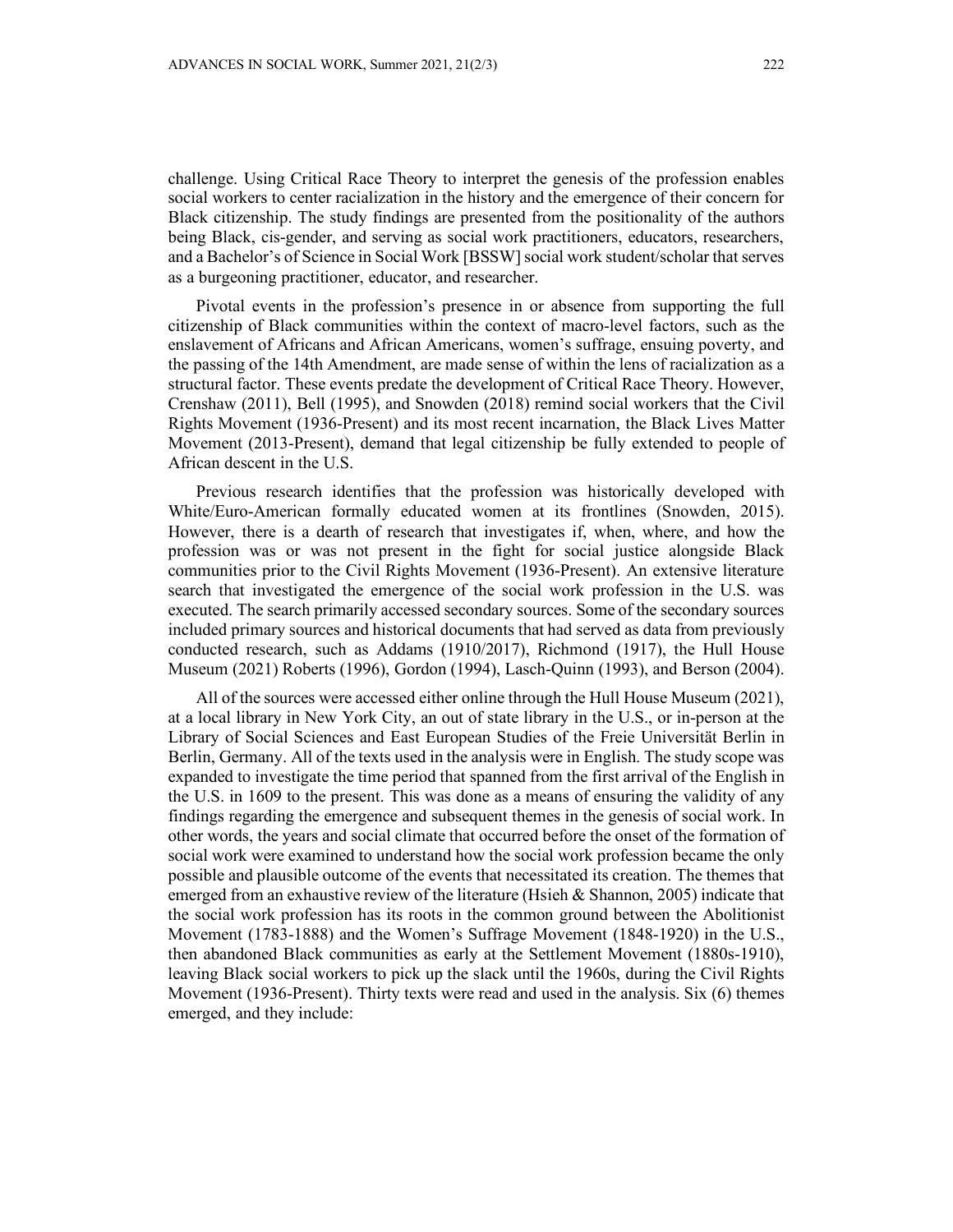- 1. Anti-Slavery and Anti-Black: Early Social Workers and Social Motherhood
- 2. Jane Addams and Mary Richmond: Social Workers of the Same Struggle
- 3. The Progressive Era (1890-1920) Social Work
- 4. Black Social Workers
- 5. The Civil Rights Movement and the Social Work Profession
- 6. Radical Social Work

Each theme identifies a component of the simultaneous evolution of social work and its role in ensuring that the needs of Black communities are met. All six themes are outlined in detail and presented in chronological order.

### **Results**

#### *Theme 1: Anti-Slavery and Anti-Black: Early Social Workers and Social Motherhood*

Working to protect individuals, families, and communities from the hazards of industrialization served as a platform for White/Euro-American women to renegotiate their role in 19th century U.S. society. Early social workers effectively advocated that working to maintain social order by ameliorating social problems was a form of community motherhood (Harkavy & Puckett, 1994; Wencour & Reisch, 1989). Social or community motherhood meant working to maintain social order as being an extension of woman's work outside of the home (Harkavy & Puckett, 1994). Settlement houses and charity organization societies provided a socially acceptable and at times, profitable professional outlet for a labor force that was predominantly comprised of college-educated White/Euro-American women (Wencour & Reisch, 1989). However, influencing public opinion, and persuading financial sponsors and White Euro-American male gatekeepers of the professional status of social work meant underscoring the second-class citizenship of Black communities.

Advocacy and activism for European and White/Euro-American women to have more sanitary working conditions, access to higher education and opportunities for careers outside of the home was born out of their work in the Abolitionist Movement (1783-1888) in the 1830s (Davis, 1983). White/Euro-American housewives and "mill girls" experienced their respective oppressions as a shared lot with enslaved Blacks and African Americans (Davis, 1983, p. 33). White/Euro-American women were actively drawn into the Abolitionist Movement (1783-1888) and the Women's Suffrage Movement (1848-1920) simultaneously (Davis, 1983). Reflective of the ideals of the abolitionist movement and despite the success of the Freedman's Bureau (Dubois, 1935), by 1870, political administrations, buoyed by public opinion, had determined that African Americans were incapable of being assimilated into U.S. nationhood (Dattel, 2009).

Whites/ European Americans that were in defense of enslavement believed that Blacks were biologically inferior to Whites. Abolitionists believed that slavery had irreparably damaged the ability of African Americans to effectively participate in the nation's citizenry (Dattel, 2009). Earlier research has found that anti-slavery had gone hand in hand with anti-Black racism (Genovese, 1989). While Blacks continued to be locked by racialization into continuing to mine cotton, the large-scale immigration of Europeans replaced women and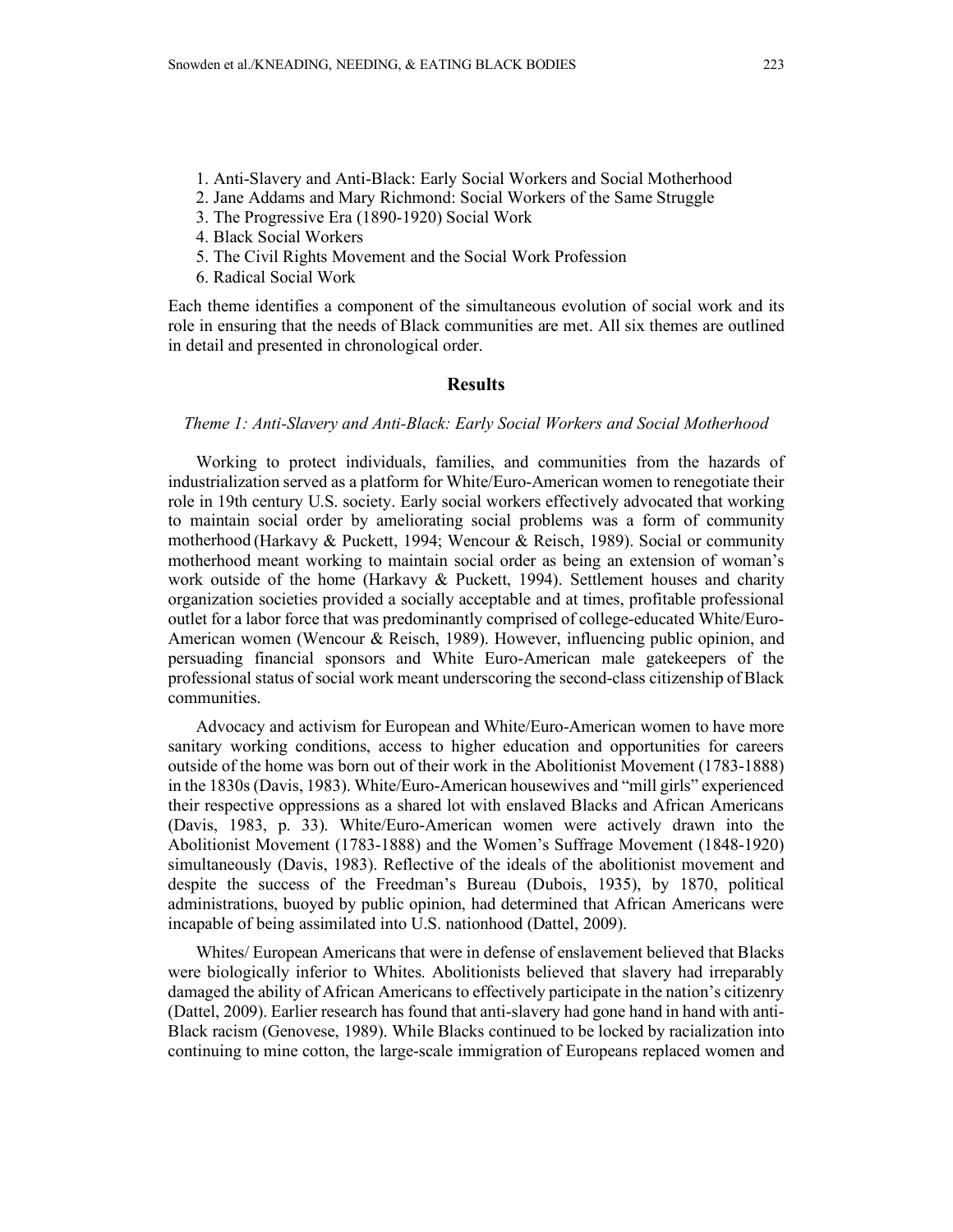children in factory work in the North (Wilensky & Lebeaux, 1965). Cities were not growing fast enough to accommodate the rapid urbanization of previously rural communities. Factory work and community life took place in squalid conditions (Wilensky & Lebeaux, 1965).

Industrialization within the context of a free-market added on to what was already intense social upheaval and further highlighted a need for social, economic, and political change (Molina, 2006; Wilensky & Lebeaux, 1965). Politicians and stakeholders identified cultural differences among newly arrived European immigrants as the social problem and cause of the foul living conditions of city life (Berson, 2004). By the advent of the Settlement Movement in 1890, social welfare services were only accessible to abandoned White/Euro-American women (Roberts, 1996) and European immigrant communities (Wilensky & Lebeaux, 1965). The fate of Black people as racially inferior was sealed by demographer Fredrick L. Hoffman's interpretation of 1890 census data (Muhammad, 2010/2019). Hoffman mined census data from a half dozen cities from Chicago to Charleston and concluded that Blacks were inherently prone to criminal-behavior. These findings were used to persuade policy makers that Black people, many of whom were 25 years post-slavery, were identified as not deserving of an investment of federal, state, or local dollars.

#### *Theme 2: Jane Addams and Mary Richmond: Social Workers of the Same Struggle*

In the latter half of the 19th century, organizing the distribution of charity and adapting European immigrants to U.S. cultural norms through settlement houses coexisted together. Both approaches to social work epitomized the themes of the Progressive Era (1890-1920): social reform and social uplift (Wencour & Reisch, 1989). Jane Addams believed that research, residence, and immersion in the communities of the people she and her staff acculturated would alleviate poverty (Berson, 2004; Hull House Museum, 2021). Addams' community-based approaches to making sense of poverty and its causes predate the first university sociology courses in the U.S. (Harkavy  $&$  Puckett, 1994). Jane Addams and the University of Chicago worked together in engaging in social research and ensuring its direct use for the benefit of European immigrant communities (Harkavy & Puckett, 1994). The Scientific Charity Movement (1877-1893) among charity organization societies was simultaneously quickly gaining in prominence in the U.S. (Hansan, 2013; Waugh, 2001).

Charity organization societies worked to blend pre-industrial revolution alms-giving with new scientific methods of the progressive ideals of social uplift and philanthropy (Waugh, 2001). Settlement house supporters and charity organization society sponsors agreed that the industrial economy simultaneously produced immense wealth and vast poverty (Addams, 1910/2017; Hull House Museum, 2021). Charity organizations answered this dilemma by encouraging members of prosperous upper classes to sympathize with the harsh realities of the poor by financing solutions to poverty (Waugh, 2001). However, while the settlement movement sought to Americanize European immigrants, charity organization societies used punitive approaches to reduce poverty (Waugh, 2001). These early social work approaches to addressing social problems reinforced the belief that the reform of the individual was essential to enabling them to become an independent and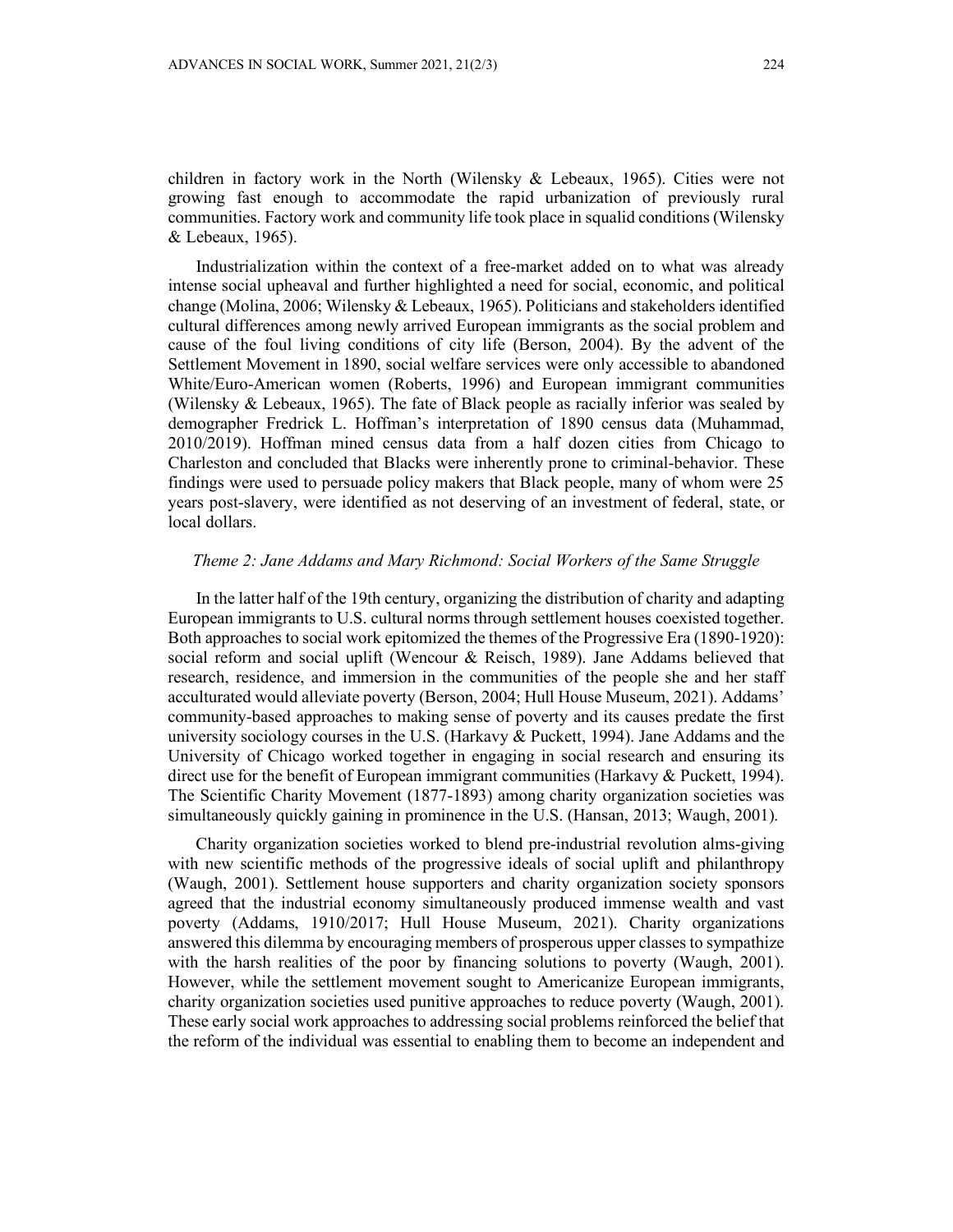productive member of U.S. citizenry. Both the settlement and charity organization workers utilized what they had identified as scientific methodological approaches to social service delivery and poverty reduction, despite the differences in these approaches to community well-being (Wencour & Reisch, 1989; Wilensky & Lebeaux, 1965).

Settlement houses and charity organization societies modeled their approaches after the prevailing features of corporate management, such as investigation, organizational structure, and curtailing any superfluous spending to solve the problems of poverty (Wencour & Reisch, 1989). The notion of "scientific charity" had advocated doling out all charitable relief in a businesslike, scientific, and efficient manner as a means of alleviating the lot of the poor (Wencour & Reisch, 1989, p. 31). Modeling corporate structure fortified racialized attitudes about the behaviors of poor people and had already informed social service policy and delivery. Implementing these changes included restricting access to services and support, while eliminating any input from the social service user in determining the goals of service outcomes (Wencour & Reisch, 1989). Mary Richmond marketed this new approach to corporate sponsors of charity organization societies (Richmond, 1917; Wencour & Reisch, 1989) while Jane Addams worked with the University of Chicago to institutionalize social activism en route to social reform (Harkavy & Puckett, 1994).

Mary Richmond's new approach later evolved into the "casework" method of social work (Richmond, 1917; Wencour & Reisch, 1989, p. 97), which continues to be the primary commodity of social work services (Bureau of Labor Statistics, 2020). Mary Richmond's (1917) response to Flexner's (1915) question helped social workers to shape their professional identities and exert their expertise by embracing scientific practice methods (Harkavy & Puckett, 1994; Wencour & Reisch, 1989). These methods included an emphasis on detailed case records, scientific nomenclature, social diagnosis, and an exhaustive investigation. Casework had become social work's main service commodity in its use of psychoanalytic approaches to helping individuals to adapt to their surroundings (Richmond, 1917; Wencour & Reisch, 1989). The shift moved social workers and the social work profession even farther from its focus on social change, social uplift, and social justice, especially among Black communities.

The political climate shifted to a more rigid focus on adapting the individual to the greater society at the close of the Progressive Era (1890-1920) and following WWI. By 1920, universities of higher learning had fully distanced themselves from social reform (Harkavy & Puckett, 1994). Natural science and scientific rigor circumscribed the focus on social problems (Harkavy & Puckett, 1994). Empirical science was no longer deemed compatible with social action, social justice, or direct democracy. Eugenic ideas that took shape in the 1800s gained increased corporate sponsorship and state-level legislative support at the turn of the century.

In the early 1920s, medical approaches to achieving social unity were now considered to be the cutting edge of social reform. Addams' and Richmond's structural approaches entailed the active support for forced sterilization and or permanent institutionalization for communities that were identified by early social workers and their financial sponsors as incapable of assimilation, such as African Americans (Kennedy, 2008; Washington, 2006).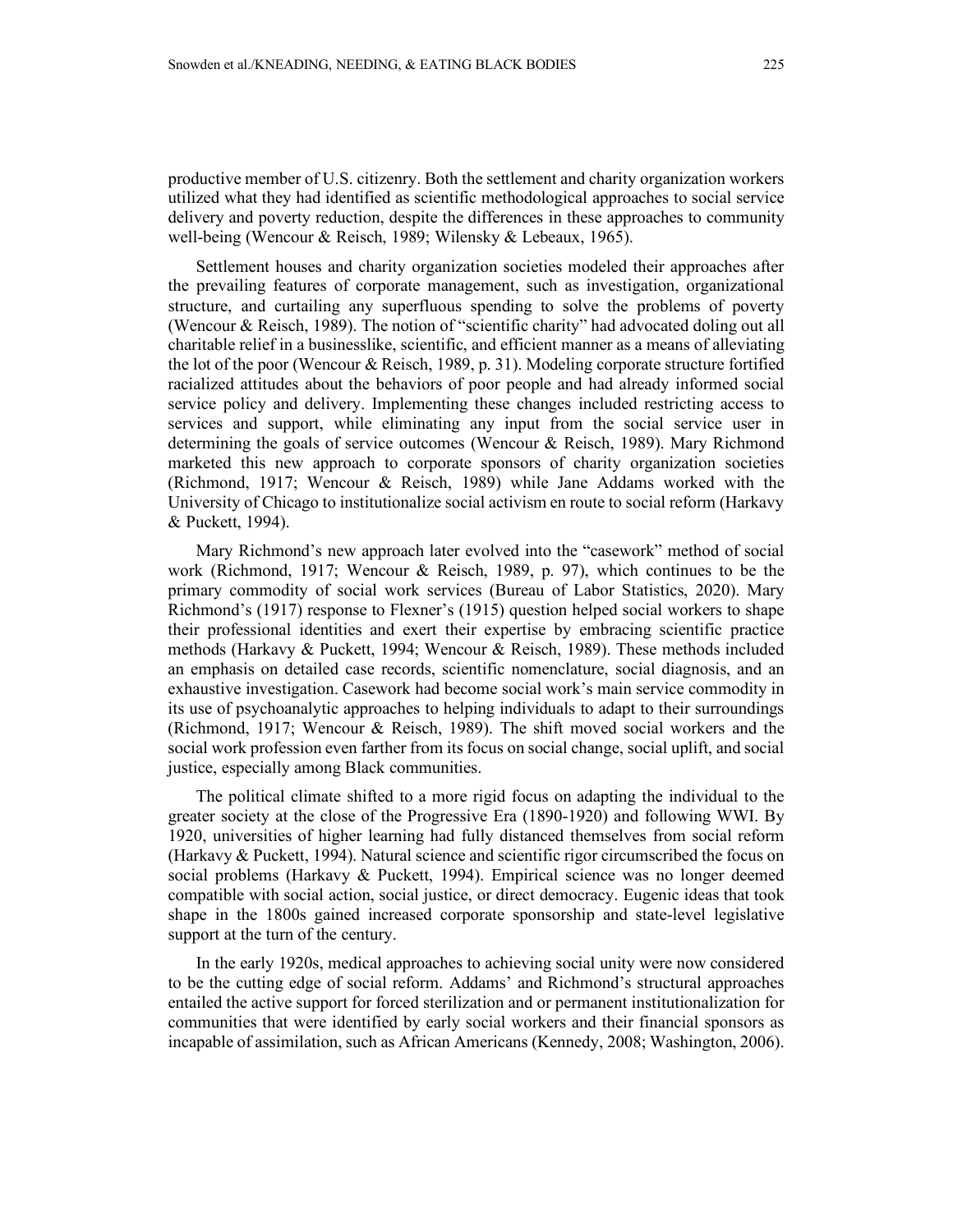Sterilization and permanent institutionalization served as common ground between Addams' settlement house approach and Mary Richmond's (1917) social diagnosis approach to social problems (Kennedy, 2008). By 1920, public service was left for public agencies while social work professionals generally moved onto working in private agencies with middle/upper class communities (Harkavy & Puckett, 1994; Wilensky & Lebeaux, 1965).

#### *Theme 3: Progressive Era (1890-1920) Social Work*

The Progressive Era (1890-1920) refers to a time when the economic and social problems that industrialization in a capitalist context introduced to the U.S. were believed to be most effectively addressed by providing quality education to children, a safe environment for communities, and a safe workplace for workers (The Eleanor Roosevelt Papers Project, 2015). Early progressives, like Jane Addams, believed that government could be a tool for change in ameliorating the social and economic problems that society faced. The campaigning of social workers like Jane Addams and Mary Richmond achieved the remarkable feat of changing the understanding of public welfare and single motherhood (Roberts, 1996).

Addams and Richmond advocated for mothers' aid programs which called for prevailing laissez-faire approaches to social welfare and poverty to be recast. The activist work of Progressive Era organizers also aimed to remove public assistance from the stigma of earlier forms of social alms-giving (Roberts, 1996). Through the work of these and similar reformers, public opinion and federal sponsorship had been convinced that single motherhood was an urgent social problem that would most effectively be addressed through institutionalized social welfare programs (Roberts, 1996). As a result, federal-level aid was provided to female survivors of misfortune and male irresponsibility (Dauber, 2013; Gordon, 1994). Black communities, in general, and Black women, in particular continued to be more likely than White women to be in need of social support, and less likely to benefit from this economic safety net (Gordon, 1994; Roberts, 1996).

#### *Theme 4: Black Social Workers*

Despite its roots in the Abolitionist Movement (1783-1888), the profession did not provide services to Black and African American communities until the 1960s of the Civil Rights Movement (1936-Present). Blacks and African Americans did not wait for the profession to take an interest in their struggles in order to help themselves (Carlton-LaNey, 1999, 2001; Snowden, 2018). During the Progressive Era, African American social workers were concerned with the individual-level challenges that Black individuals, families and communities were facing, while simultaneously working to address larger macro-level systems, such as racialization. For Black social workers, effective practice necessitated and entailed a micro and macro-orientation (Carlton-LaNey, 1999). Black social workers worked tirelessly to start settlement homes, open schools, provide classes, create the option for repatriation to African nation-states, engaged in social activism against lynching, and distributed public assistance among African American communities (Carlton-LaNey, 2001; Lasch-Quinn, 1993). E. Franklin Frazier, an African American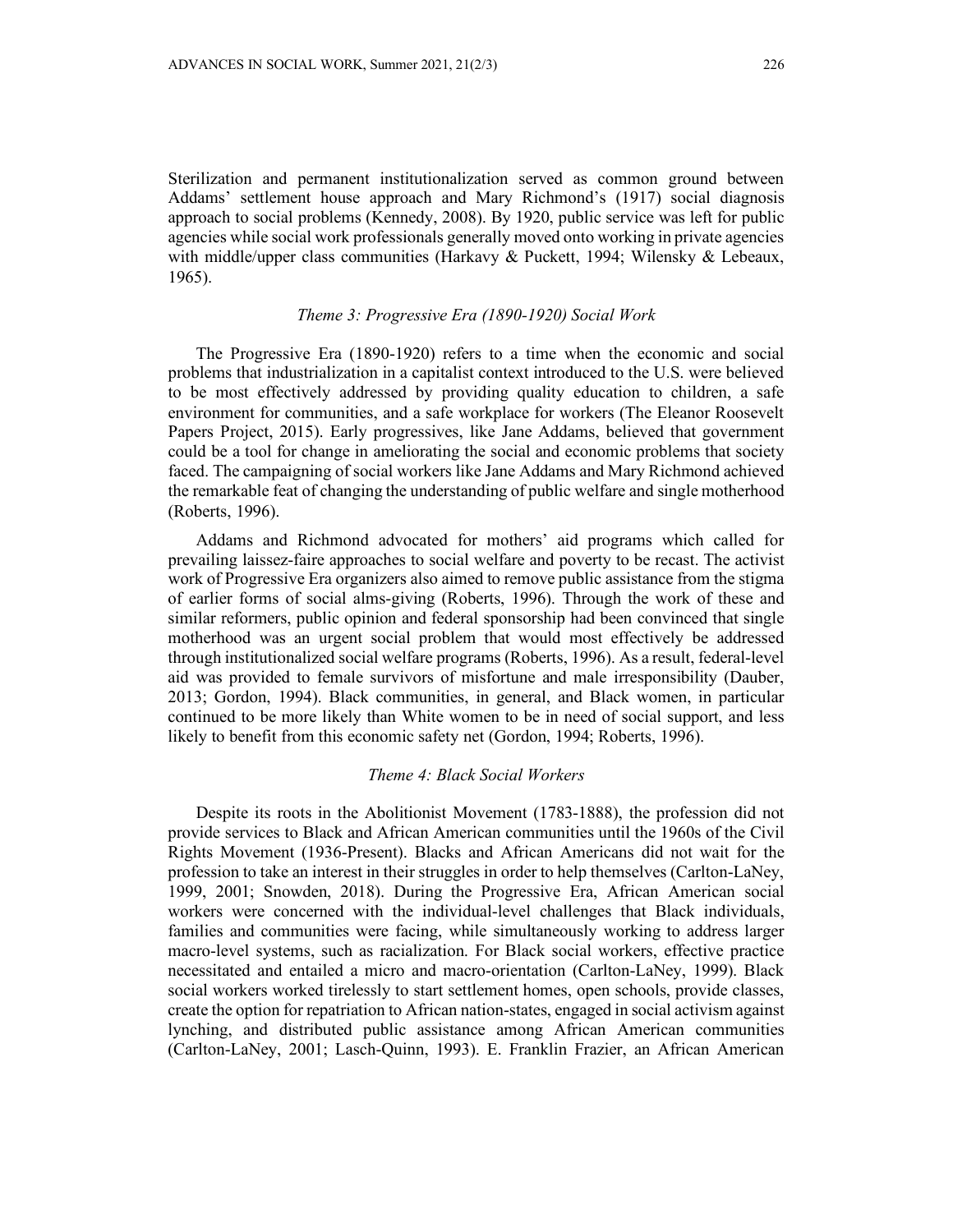sociologist turned social work practitioner, worked to establish and accredit the first African American School of Social Work (Chandler, 2001).

#### *Theme 5: The Civil Rights Movement and the Social Work Profession*

Charles Hamilton Houston, Dean of Howard University School of Law, was instrumental in developing the strategy that led to Brown vs. the Board of Education. The first case that was used to build towards this series of legal challenges to the constitutionality of segregation was litigated in 1936 (Jamar, 2004). During the earlier years of the Civil Rights Movement (1936-Present), the Kennedy Administration, followed by the Johnson Administration, had increased funds for community development through housing assistance, equal opportunity employment, public assistance and communities organizing (Roberts, 1996). Low-income communities that were disproportionately Black now served as "new markets" for social work services, especially since these contracts included a community clause that mandated the involvement of community members. Social workers served as service brokers and community supports. The profession did not have the same influence in federal or state level conversations regarding social welfare funding and program design as it did during the Settlement Movement (1880-1910). Less access to these federal and state level conversations was a direct result of the profession's move into private practice and out of communities living on and closest to the margins of the U.S. (Carlton-LaNey, 1999, 2001). This shift affected the profession in two ways.

First, with the exception of Andrew Young, social work had wielded less political pressure than in prior administrations and had little influence in the design of the funded programs (Carlton-LaNey, 1999, 2001). Social workers working with low-income Black communities were largely funded through Civil Rights and War on Poverty-based grants and programs. When a majority of the Civil Rights legislation was defunded by 1972 by the Nixon Administration, so were most of the federally-funded contracts that social workers had acquired. Social workers responded to being out of the job market by leaving Black communities and returning to fee-for-service work and private practice in predominantly White middle and upper class enclaves (Specht & Courtney, 1994). Social workers re-entered private practice while social welfare was shifting from social insurance to returning to its earlier iteration of punitively executed public support (Roberts, 1996).

When Black communities had attained access to social welfare support, public assistance served as a tool of institutionalizing social control over and legislating the behaviors and the lives of the disproportionately Black poor (Piven & Cloward, 1993). When the funding dried up, the social work profession and social work practitioners distanced themselves from working with low-income communities of color at a time when these communities might have benefitted most from the support of the profession (Roberts, 1996, 1997). Individual social work practitioners continued to serve Blacks and African Americans, despite the flight of the profession from Black communities. These practitioners include and are not limited to Dr. Elaine Pinderhughes (Pinderhughes, 1983), Dorothy I. Height, Whitney M. Young (Carlton-LaNey, 2001), and many Black social workers that were not named in the historical texts accessed for this study. On May 8th, 1968, a group of Black social workers attending the National Conference on Social Welfare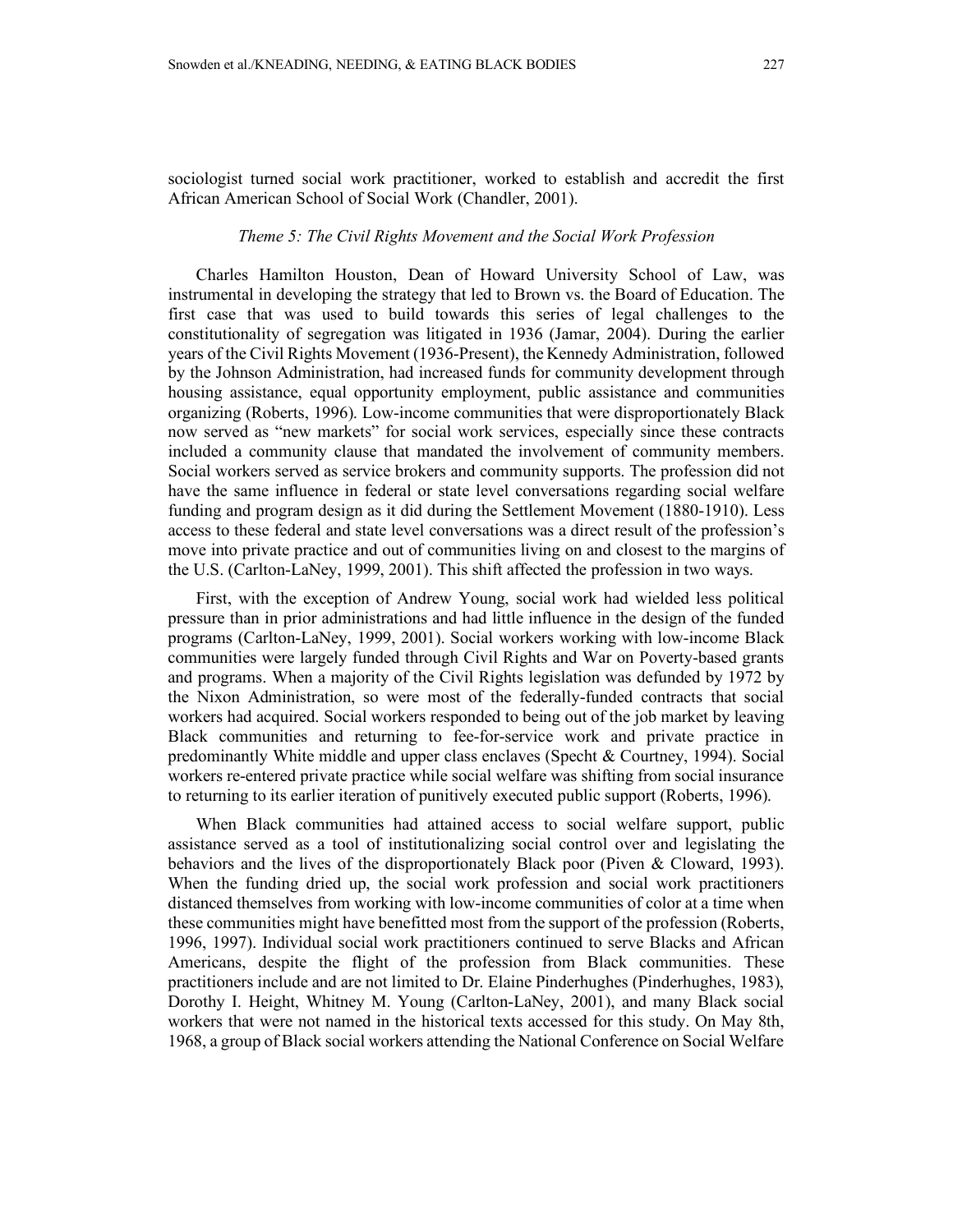walked out of this meeting and formed what became the National Association of Black Social Workers (NABSW; Reid-Merritt, 2010). Dr. Shirley Better, Lenny Barry, Joan Coleman, and their peers recognized the ongoing social injustices that communities of color continued to experience despite the achievements of the Civil Rights Acts and the Great Society programs (Reid-Merritt, 2010).

The NABSW has become the foremost advocacy group that was established by Black social workers to address social inequities and concerns of Black communities throughout the U.S. (Bell, 2014; Reid-Merritt, 2010). The formation of the National Association of Social Workers (NASW) reflected a need among social work practitioners for greater unity within the social work profession. Practitioners had also expressed desire for an organizational structure where resources for social workers could flow more freely through and be utilized more effectively for supporting social welfare programs (Bell, 2014; Reid-Merritt, 2010). Despite the formation of NASW speaking to these needs, providing social work services to Black communities was not placed at the center of these efforts. The formation of the NABSW addressed this gap in services and was formed to support Black communities receiving all of the entitlements that citizenship entails (Reid-Merritt, 2010). Notwithstanding valiant effort, access to all of the entitlements that citizenship entails still eludes Black, Indigenous, Latinx, and people of color.

#### *Theme 6: Radical Social Work*

Radical social work is the theorizing and practicing of social work with a philosophical leaning toward the importance of identifying the primary causes of oppression, while transforming the insights gained from individual-level experiences into direct social action that challenges macro-level structures (De Maria, 1992). Moving from structural analysis to structural practice is a core tenet of radical social work practice (Reisch & Andrews, 2002). Radical social work pulls on a class analysis to reduce poverty by addressing economic injustice and develop radical social work approaches (Reisch & Andrews, 2002). Radical social workers promote radical ideas and practice techniques by providing forums for developing critical awareness of social issues, clarifying views, sharing experiences, and discussing current events (Bailey & Brake, 1975; Reisch & Andrews, 2002).

All radical social workers may share the common ground of focusing on macro-level structures as producing micro-level deficits, with some working to establish redistributive tax programs, and others working to transform capitalist institutions into publicly run industries (Jansson, 2005). Critical social work theory, feminist social work, and structural social work have their roots in radical social work. All of the sub-theories of radical social work theory center transforming power-relations at every level of social work practice (Ferguson, 2013). In its formation, radical social work theory centered class-based oppression. Contemporary radical social work theory has expanded to include that all forms of oppression need to be eradicated. Radical social work existed as organized approaches to addressing the social problems that individuals faced from the mid-1930s to the present (Ferguson, 2013; Reisch & Andrews, 2002).

Only a few radical social workers existed prior to the New Deal. Radical social work practice continues to draw support from social work students, community level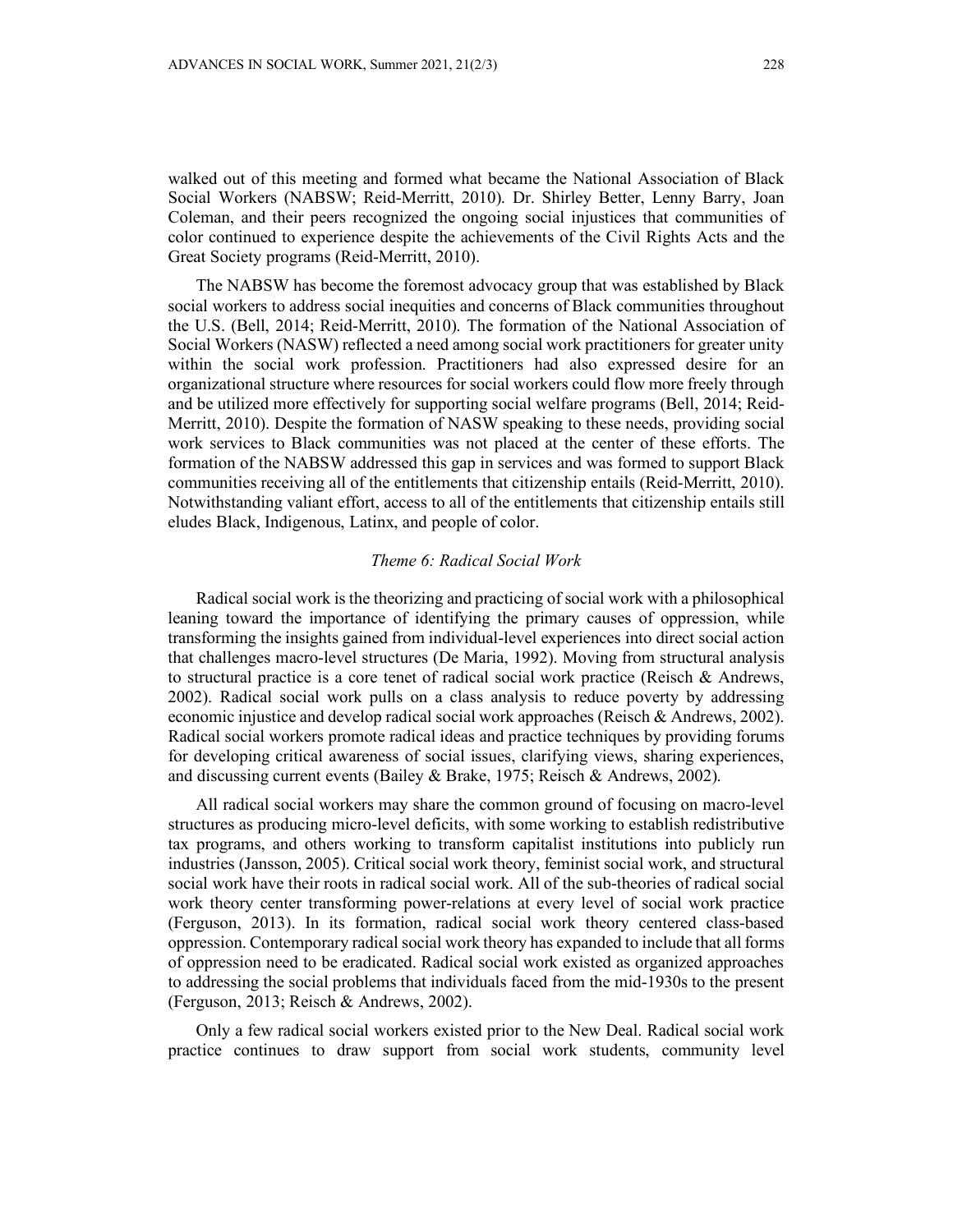practitioners, world renowned academics, and researchers. However, it has never been the primary approach of the social work profession in the U.S. (Ferguson, 2013; Reisch & Andrews, 2002) except in the work of Black social workers and their allies. Jane Addams is frequently identified by radical social work theorists as one of the earliest radical social work practitioners of the profession because of her focus on cross-class connections, policy level change, and the necessity of cultural expression classes at Hull House (Ferguson, 2013; Reisch & Andrews, 2002). In this lens, Addams' Hull House policies of prohibiting service to Black, Latinx, and Indigenous/First Nation Peoples communities (Ferguson, 2013) and her strong support for forced sterilization of members of these communities (Roberts, 1996) are seen as congruent to her radical social work approaches. Interpreting Addams' work as demonstrating radical social work practice illustrates two flaws within radical/critical social work theory and providing services to Black communities.

The formation of radical social work was largely influenced by Marxism and centers class-based oppression with little to no focus on White domination. This trend continues in more recent theories that have grown out of radical social work theory, such as critical social work theory and structural social work theory (Ferguson, 2013). More recent offshoots of this theory center all oppressions without a clear and focused approach to race. Racialization is interpreted as one of many forms of oppression that may or may not interlock, despite the unique history or on-going maintenance of race in the U.S. Current directions in critical social work theory include a post-modernist approach to mapping the location of individual level identity in working to challenge and change macro-level structures (Ferguson, 2013). These approaches conceptualize racialization as one of several identities that has been created by imperialist, macro-level structures. According to radical social work, race-based identities, like gender-based identities and able-body based identities, must be eradicated in order to embrace the belief that all people belong to one race/group: the human race (Ferguson, 2013). Radical social work and its contemporary off-shoots mirror the 1980s-1990s cartoons, The Flintstones and The Jetsons, with Black people depicted as non-existent in the past and unimaginable in the future (Goldberg, 2017; TV Guide, 2003).

#### **Implications for Social Work**

Social work *needing* Black bodies to add credence to its calls for social change, and abandoning Black communities until the 1960's, *kneaded* Black bodies according to the profession's aspirations for formal recognition. Consuming Black bodies en route to professionalization feeds on Black communities as fodder for maintaining systems of oppression. Despite social work's inclusive beginnings, the profession moved away from its work with Black communities as early as the Settlement Movement (1880s-1910) and did not return to serving the needs of these communities until the 1960's Civil Rights Movement (1936-Present). Black social workers answered the call to support Black and non-Black marginalized communities in the absence of the profession prioritizing the wellbeing of these communities. The findings of this analysis inform social work in at least five (5) key ways, including: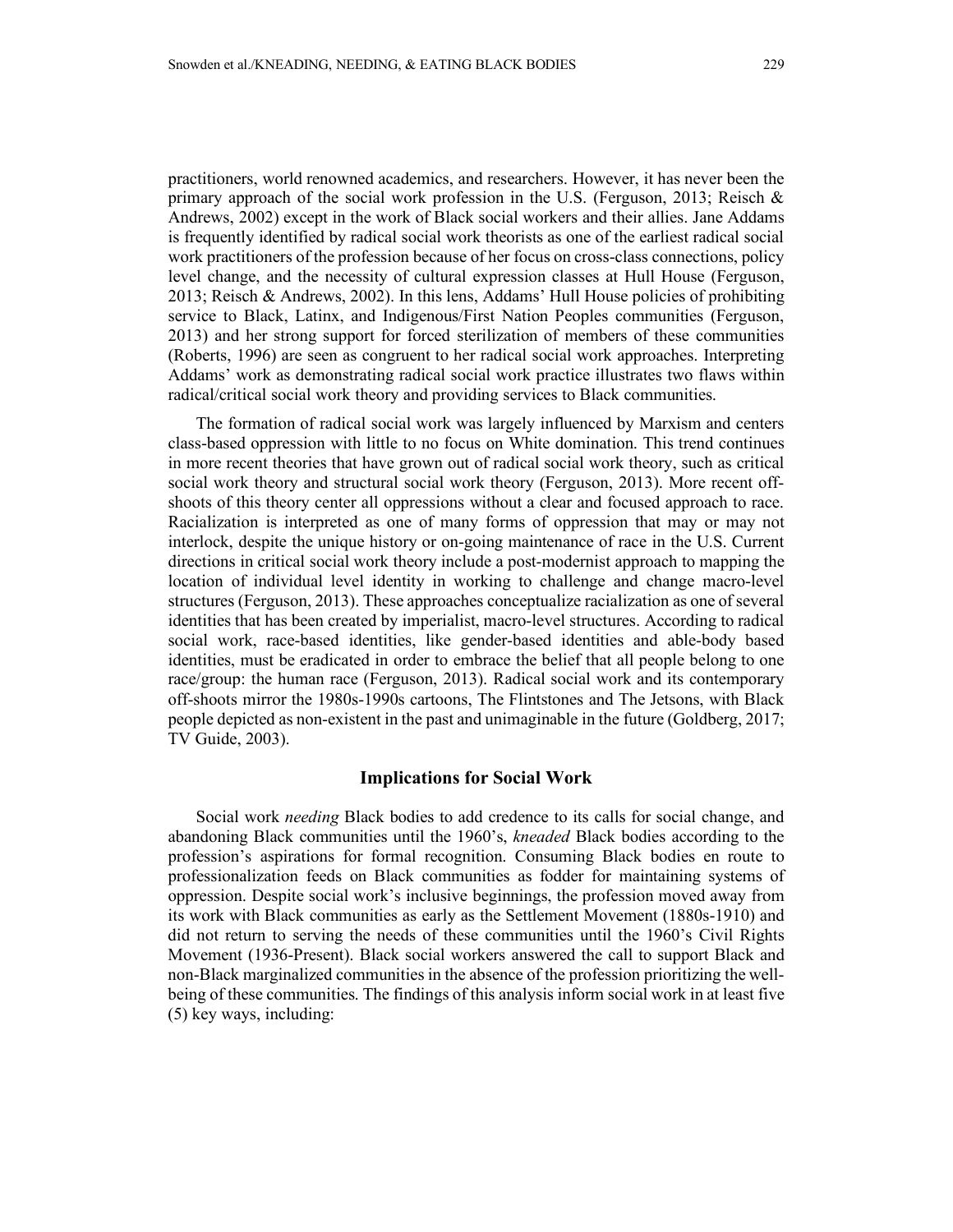- a. Exemplifying for social workers and social service recipients how the profession has and can continue to uphold its commitment to ensuring full access of the entitlements of citizenship amongst Black communities.
- b. Underscoring that interventions that simultaneously incorporate individual and societal-level approaches are needed and possible.
- c. Informing social workers that White domination and the U.S. caste system (Wilkerson, 2020) are the primary sources of the second-class status of Black communities.
- d. Expanding social work education to include the narrative of this study's findings as a pedagogical innovation that challenges the historical amnesia of White domination's impact on social work education.
- e. Reminding social workers that the extent to which the profession challenges the second-class citizenship of Blacks/African Americans is contingent on the actions of social workers on micro, mezzo and macro levels of U.S. society.

The findings of this historical review exemplify for social workers and social service recipients how the profession has and can continue to uphold its commitment to ensuring full access to the entitlements of citizenship amongst Black communities. The impetus that led to the call for the professionalization of social work stemmed from the solidarity of members of the Abolitionist Movement (1783-1888) and the Women's Suffrage Movement (1848-1920). Sojourner Truth, Frederick Douglass, and the Grimke sisters were activists that were engaged in social change by joining the agendas of both movements (Davis, 1983). The roots of the profession are embedded in the linking of the liberation of Black communities with the liberation of White communities from ideologies of domination, such as transphobia, sexualization, racialization, patriarchy, ableism, ageism and all othering binaries in the matrix of domination (Collins, 2004). However, the formation of the profession, itself, took shape as the voice of White/Euro-American middle/upper class women to prepare White/Euro-American and European immigrant communities for citizenry, while inherently and directly participating in the denial of full citizenship status to Blacks communities – the requisite price exacted by the U.S. caste system to the coveted White identity and professionalization.

The narrative that the settlement movement utilized a structural approach to social problems, while charity organization societies employed a micro-level approach to remedying pauperism is flawed. Both approaches to social work practice worked to fuse structural approaches with micro-level service distribution, albeit each accomplished this in their own ways. Both approaches shared the common ground of designating Black communities as unworthy of the entitlements of full U.S. citizenship, including childbearing (Kennedy, 2008; Roberts, 1996, 1997). A Critical Race Theory frame is indispensable in identifying that even in the context of supporting an anti-Black hierarchy of belonging, social work with mothers that were challenged by economic insecurity and newly arrived immigrants took the form of social control, moral policing, and pressure to adapt to the U.S. caste system (The Combahee River Collective, 2009; Crenshaw, 2011; Schulz & Mullings, 2005). White/ European Americans living in poverty and European immigrants were treated as being both deserving of public support and in need of being reformed, bettered, educated, and acculturated into whiteness. The profession abandoned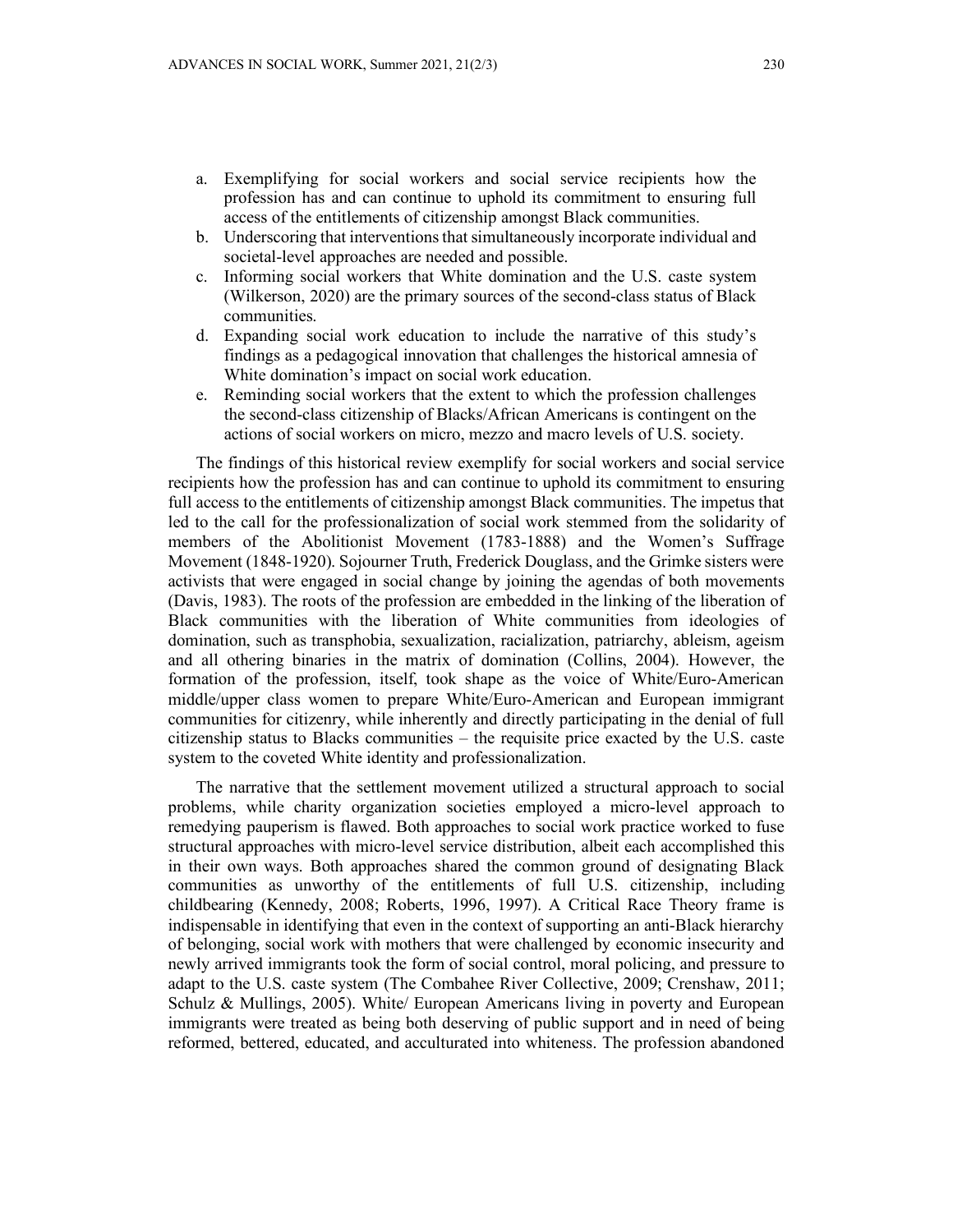Black communities as early as the 1890s and returned to providing services to Black communities the during the 1960s because there was federal money available to support social work services in Black communities.

Study findings add to the evidence that interventions that simultaneously incorporate individual and societal-level approaches are needed and possible. Black/African American social workers designed their interventions to access planned change in communities and community-level institutions while working to locate, develop, link, and harness community resources. Advocacy for mothers that were outside of the patriarchal wife/husband binary as deserving of support expanded access to social services and problematized poverty on a national level. However, limiting advocacy for social welfare to mothers alienated everyone living in poverty who was not a White/Euro-American female or a child. The deserving poor were exclusively identified as women and children. More progressive and universalist approaches to social support that included men, Black communities, and adults were also being advocated at that time, but were defeated in favor of more excluding legislation (Gordon, 1994). By supporting deserving/undeserving approaches to social welfare in place of more progressive and universalist proposals, the profession co-signed on and reinforced ability, class, gender, sexual-identity, and racialization-based disenfranchisement. This advocacy for maternalist legislation during the Progressive Era (1890-1920) is the origin of the U.S. social welfare system's stratified structure (Gordon, 1994; Roberts, 1996).

The themes present in the literature interpreted within the context of Critical Race Theory further inform social workers that White domination is the primary source of Black communities still experiencing second-class citizenship status. At its foundation, federal/state-level aid provides citizens with the necessary prerequisites to fully participate in the social life of the community and the political-decision making of the nation (Roberts, 1996). A minimum sense of dignity, well-being, and security are necessary for people to fulfill the responsibilities that citizenship entails (Gordon, 1994). Social welfare in all of its forms is a badge of membership in the U.S. national community and a basic necessity to fully participate in this membership and the political process (Roberts, 1996), including voting. Blacks have historically been barred from the entitlements of U.S. citizenship with Black social workers working tirelessly to ensure that the needs of Black and non-Black communities are addressed. Despite the profession's work to serve as a force for social justice, acquiescing to racialized ideals of U.S. nationhood undermines social work's potential to actualize this long-held value, especially in regard to Blacks having full citizenship (Roberts, 1996; Rodriguez, 2020; Snowden, 2018).

Findings from this study identify that social work education does not include this significant history. Incorporating this narrative interrupts the historical amnesia that racialization necessitates. Using Critical Race Theory to center racialization as the primary source of Black communities' experiencing second-class citizenship status addresses how the absence of settlement or community-level practices has contributed to the maintenance of the status quo (Harkavy & Puckett, 1994). Addressing this pedagogical lapse is also an opportunity to contextualize radical/critical social work theory and its contributions to the profession. These contributions include radical social work being a deliberate call to the development of critical consciousness for all social workers.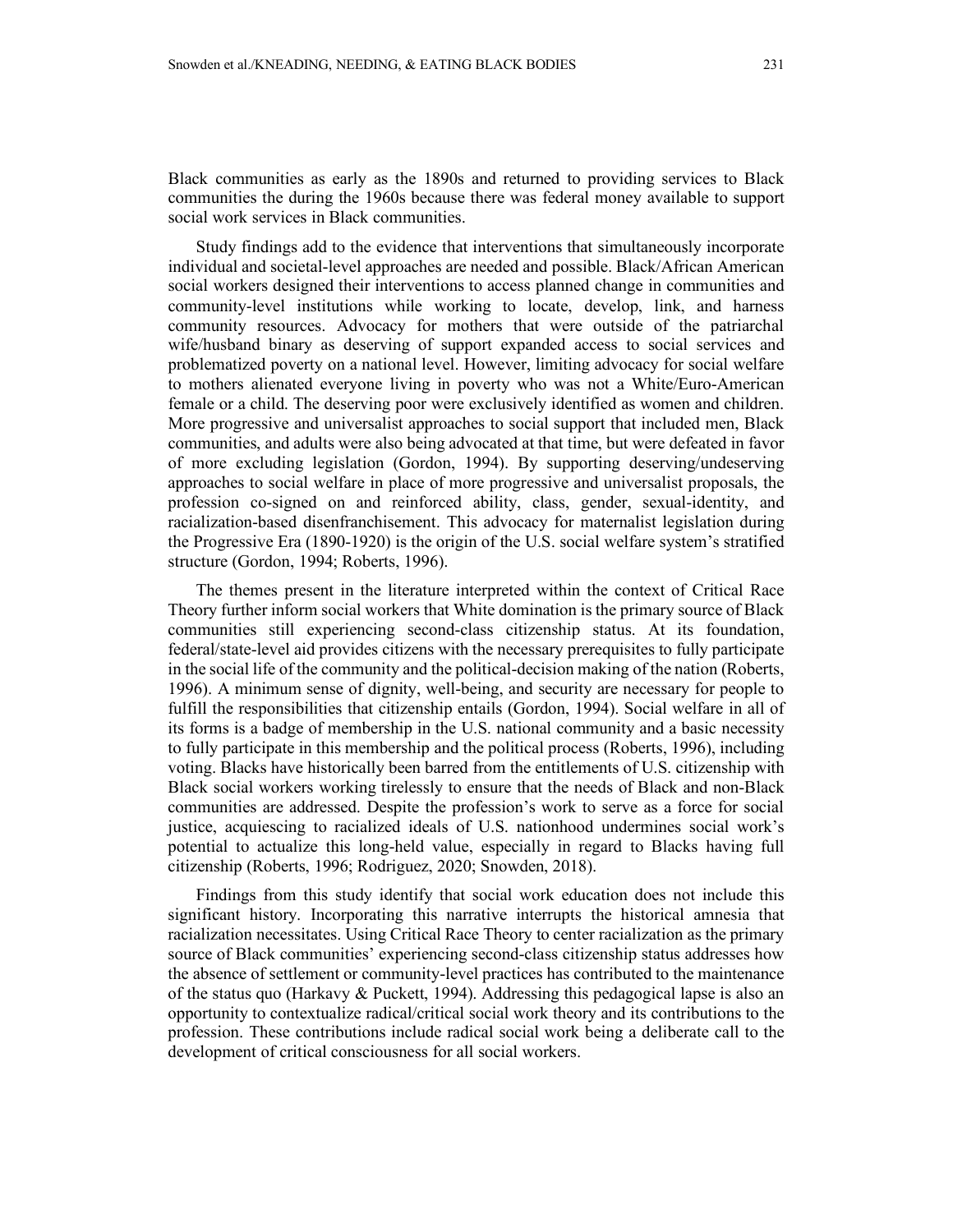Fanon (2005), Freire (1970/2000), and Pinderhughes (1983) highlight the importance of coming to consciousness in the work to create a new society. In addition, radical social work calls on social workers to be deliberately active in working with communities living on the margins to achieve the social change that these communities envision. Radical and critical social work theories, and their more recent iterations, support creating spaces for critical conversations and dialogues about the second-class status of Black Americans. An outcome that these theories may offer is for social work to organize itself to develop the needed resources to engage in this work making it possible for social work to fund, finance, and maintain social services without overly relying on status quo communities (Michals, 2015; Washington, 2018). It is important to note that Critical Race Theory includes what radical/critical social work theory do not: *a centering of racialization*.

Without deliberately centering Black communities and working out the contradiction of what becomes fee-for-social-change-services, radical social work continues in the same tradition of the social work profession by falling short of supporting the social justice that is stipulated in the *NASW Code of Ethics* (NASW, 2021). The findings of this research call social workers to update the *NASW Code of Ethics* (2021) to include a clause that social workers challenge White domination as a means of challenging the second-class citizenship of Blacks/African Americans. Finally, the themes of this review remind social workers that whether or not the profession challenges or carries out White domination is contingent on the actions of social workers on micro, mezzo and macro levels of U.S. society. In other words, social workers have a responsibility to incorporate these findings into social work education in higher education and social work pedagogy.

Including this history of social work may make social work professors and students more knowledgeable of the past and more aware of the injustices in society that continuously occur. Pedagogues and social work learners may find that learning how Blacks challenged injustice and took matters into their own hands informative and inspirational, especially in relationship to NASW's mandate to address social injustice (NASW, 2021). Tolliver (1993) identifies that social justice is exactly what African American social workers advocated for by opening schools and starting their own settlement homes because they were not thought of in the 19th century when Jane Addams first started Hull House. Learning this fuller history of social work can further prepare social work students to face injustice in the U.S. History is repeating itself through the disproportionate rates of the COVID-19 Pandemic. These rates reiterate how Blacks were denied access to the same opportunities as European immigrants. Knowing the history, events that occurred, and how these events affected othered communities enables social workers to uphold the *NASW Code of Ethics* (NASW, 2021). The *NASW Code of Ethics* serves as guidance and a reminder for social workers and soon-to-be social workers of why we became social workers in the first place (NASW, 2021).

#### **Analysis Limitations and Future Research**

A limitation of this historical analysis is that most of the sources utilized are secondary sources, as opposed to firsthand accounts, case notes, case records, or archival material of the formation of social work and its concern for the citizenship of Black communities. A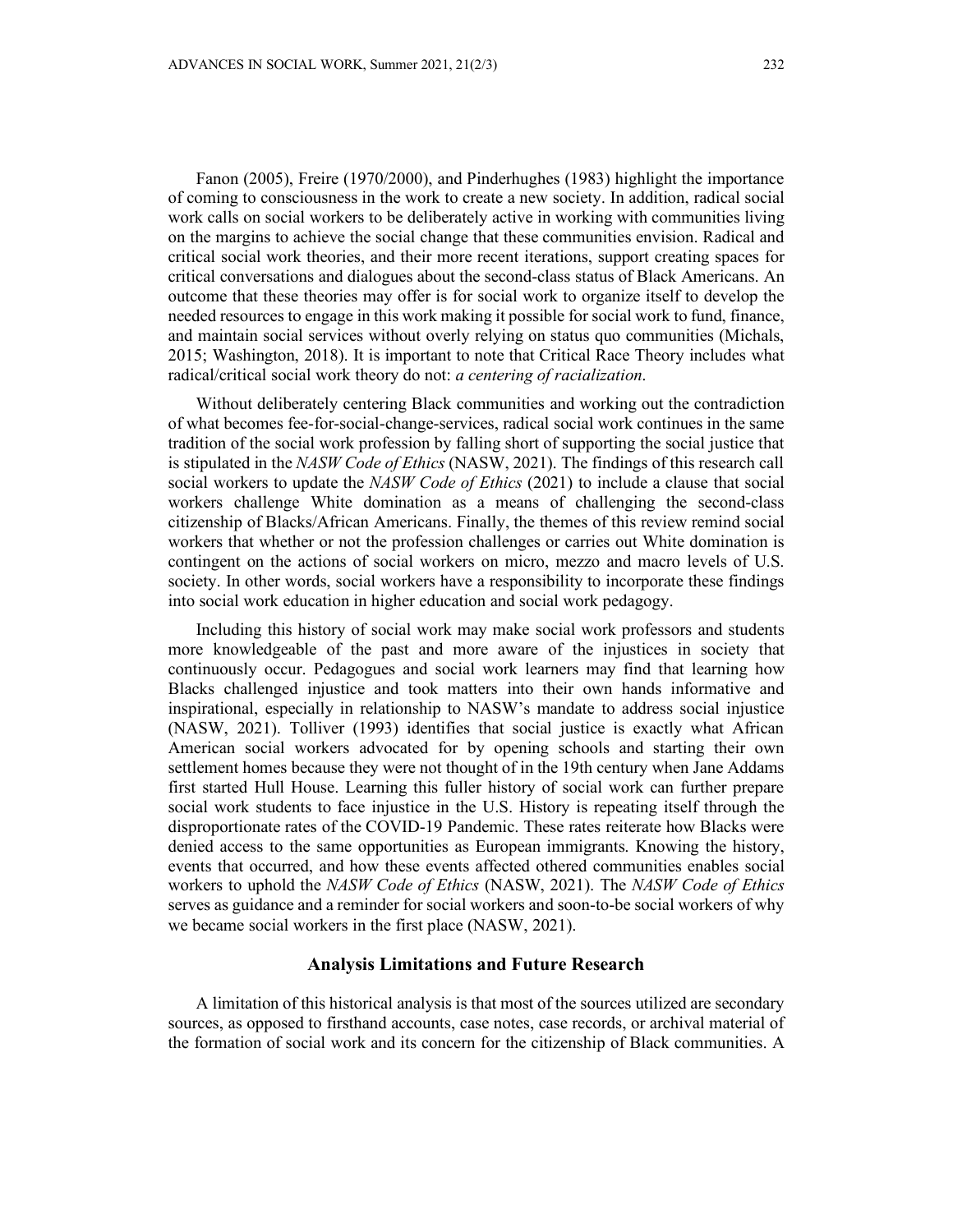follow up to this historical analysis could include a series of in-depth archival reviews of documents containing narratives of people that were directly a part of the social work profession's efforts to ensure the well-being of Black communities. Data collected from these interviews or archival materials could further inform the future analysis of social work's advocacy for Black citizenship and improve the efforts of the social work profession to challenge White domination. A second limitation of this study is that some readers may infer that the study premise may assume that White/Euro-American social workers share the same anti-Black biases despite different life and or educational experiences. All Whites/European-Americans benefit from White domination, however, these communities may not all benefit in the same ways (Lipsitz, 1998). Future research is needed to investigate the biases that White/Euro-American social workers may and may not have in order to ascertain how they re-enact and or deliberately challenge their racialized privileged status in the social work professional relationship.

### **Conclusion**

Full access to the entitlements of U.S. citizenship may be the missing link in Black communities accessing the resources central to the meeting of their basic needs. If so, study findings underscore support for micro-level social work approaches being supplemented with full access to all of the entitlements of citizenship to enhance efficacy. This change necessitates that social work practice approaches include practices for service users to engage in community dialogue to problematize the impact of structural oppressions, such as White domination, in addition to promoting individual level adaptation to oppressive conditions methods, such as condom use, access to personal protective gear, and access to Pre-Exposure Prophylaxis [PreP]. The evidence continues to suggest that macro-level factors cannot be covered by condoms (Snowden, 2015), face-masks, vinyl gloves, or mediated by early detection. The history of social work and its concern for Black people receiving all of the entitlements of U.S. citizenship present at least five implications for social work professionals.

The uppermost suggestions of how to incorporate the study themes into social work are the need to expand the *NASW Code of Ethics* (2021) to problematize White domination and for pedagogical innovations among social work educators to address the historical amnesia that White domination fosters in all facets of knowledge building in the U.S. This thematic analysis calls all social workers to act to disrupt White dominant ways of knowing in social work education by incorporating the presented history in classroom pedagogy and internship training for social work practice, research, and policy. These findings implore social workers to understand that if service users "…[have] 99 problems…," White domination is all of them (Jay-Z, 2004). Doing so enables the profession to honor its roots of grassroots organizing and actualize its ethical commitment to social justice, integrity, service (NASW, 2021), and supporting communities to access all the entitlements of U.S. citizenship and belonging (Rodriguez, 2020; Snowden, 2018).

#### **References**

Addams, J. (2017). *Twenty years at Hull House*. West Margins Press. (Original work published 1910)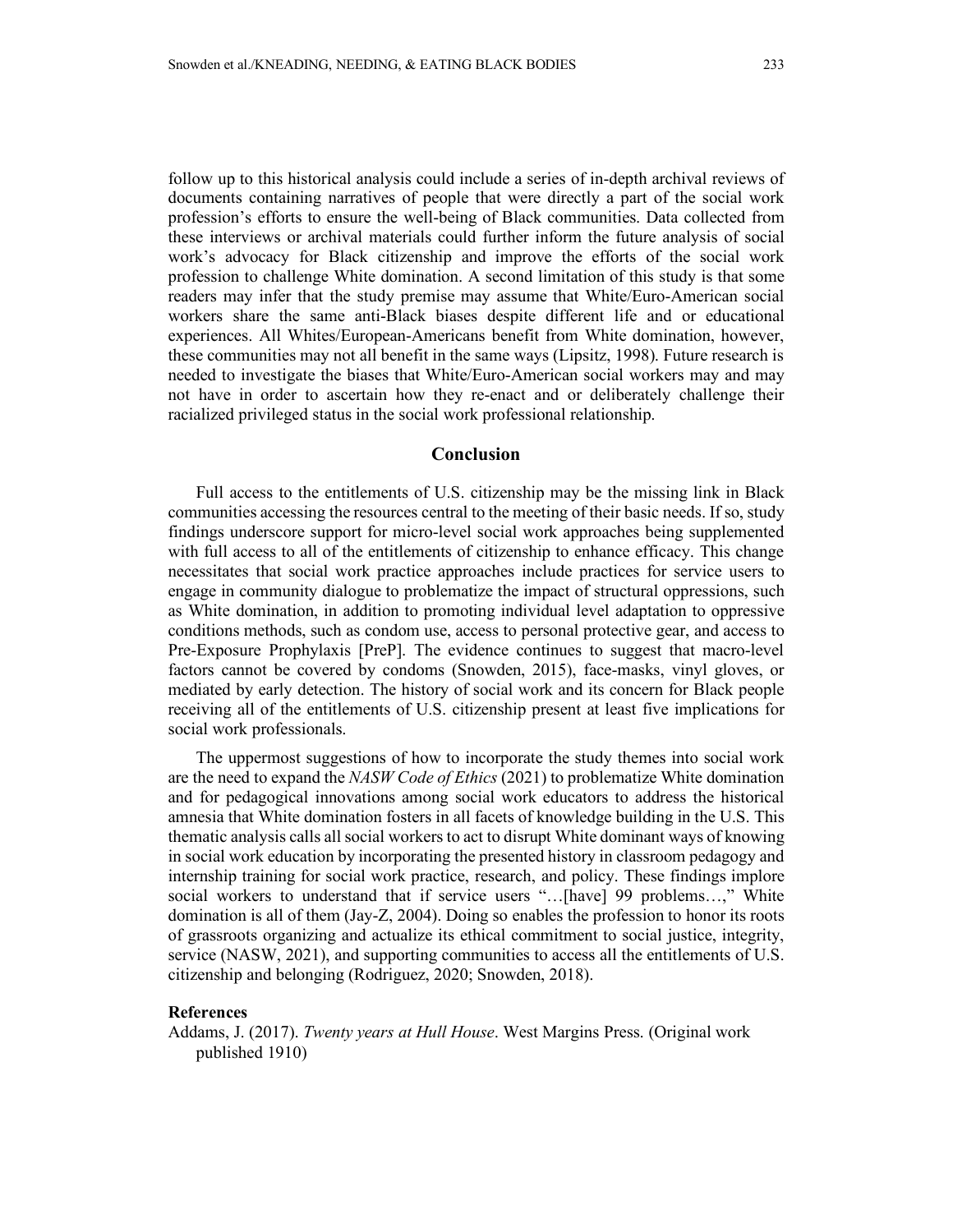- Adhikari, S., Pantaleo, N. P., Feldman, J. M., Ogedegbe, O., Thorpe, L., & Troxel, A. (2020). Assessment of community-level disparities in Coronavirus disease 2019 (COVID-19) infections and deaths in large US metropolitan areas. *JAMA Network*, *3*(7), 1-4.<https://doi.org/10.1001/jamanetworkopen.2020.16938>
- Artiga, S., & Orgera, K. (2019). *Key facts on health and health care by race and ethnicity*. KFF. [https://www.kff.org/racial-equity-and-health-policy/report/key-facts](https://www.kff.org/racial-equity-and-health-policy/report/key-facts-on-health-and-health-care-by-race-and-ethnicity/)[on-health-and-health-care-by-race-and-ethnicity/](https://www.kff.org/racial-equity-and-health-policy/report/key-facts-on-health-and-health-care-by-race-and-ethnicity/)

Bailey, R., & Brake, M. (1975). *Radical social work.* Pantheon Books.

- Baumgartner, J., Collins, S. R., Radley, D. C., & Hayes, S. L. (2020). *How the Affordable Care Act has narrowed racial and ethnic disparities in access to healthcare.* The Commonwealth Fund. [https://www.commonwealthfund.org/sites/default/files/2020-](https://www.commonwealthfund.org/sites/default/files/2020-01/Baumgartner_ACA_racial_ethnic_disparities_db.pdf) [01/Baumgartner\\_ACA\\_racial\\_ethnic\\_disparities\\_db.pdf](https://www.commonwealthfund.org/sites/default/files/2020-01/Baumgartner_ACA_racial_ethnic_disparities_db.pdf)
- Bell, D. (1995). Who's afraid of Critical Race Theory? *University of Illinois Law Review, 1995*(4), 893-910.
- Bell, J. (2014). *The Black Power Movement and American social work*. Columbia University Press.
- Berson, K. B. (2004). *Jane Addams: A biography.* Greenwood Press
- Bennett, L. (1993). *The shaping of Black America*. Penguin.
- Britannica. (2021). Citizenship. *Britannica*.<https://www.britannica.com/topic/citizenship>
- Bureau of Labor Statistics. (2020). *Occupational outlook handbook: Social workers.*  <https://www.bls.gov/ooh/community-and-social-service/social-workers.htm#tab-5>
- Butrica, B. A., & Smith, K. E. (2012). Racial and ethnic differences in the retirement prospects of divorced women in the Baby Boom and Generation X cohorts. *Social Security Bulletin, 72*(1), 23-36. <https://www.ssa.gov/policy/docs/ssb/v72n1/v72n1p23.pdf>
- Carlton-LaNey, I. B. (1999). African American social work pioneers' response to need. *Social Work*, *44*(4), 311-321.<https://doi.org/10.1093/sw/44.4.311>
- Carlton-LaNey, I. B. (2001)*. African American leadership and empowerment tradition in social welfare history*. NASW.
- Centers for Disease Control [CDC]. (2019). *CDC data confirm: Progress in HIV prevention has stalled.* [https://www.cdc.gov/nchhstp/newsroom/2019/progress-in-](https://www.cdc.gov/nchhstp/newsroom/2019/progress-in-HIV-prevention-has-stalled-press-release.html)[HIV-prevention-has-stalled-press-release.html](https://www.cdc.gov/nchhstp/newsroom/2019/progress-in-HIV-prevention-has-stalled-press-release.html)
- CDC. (2020a). *COVID-19 Hospitalization and death by race/ethnicity.* <https://stacks.cdc.gov/view/cdc/91857>
- CDC. (2020b). *HIV and Black Americans*. <https://www.cdc.gov/hiv/group/racialethnic/africanamericans/index.html>
- CDC. (2020c). *Health equity considerations and racial and ethnic minority groups.*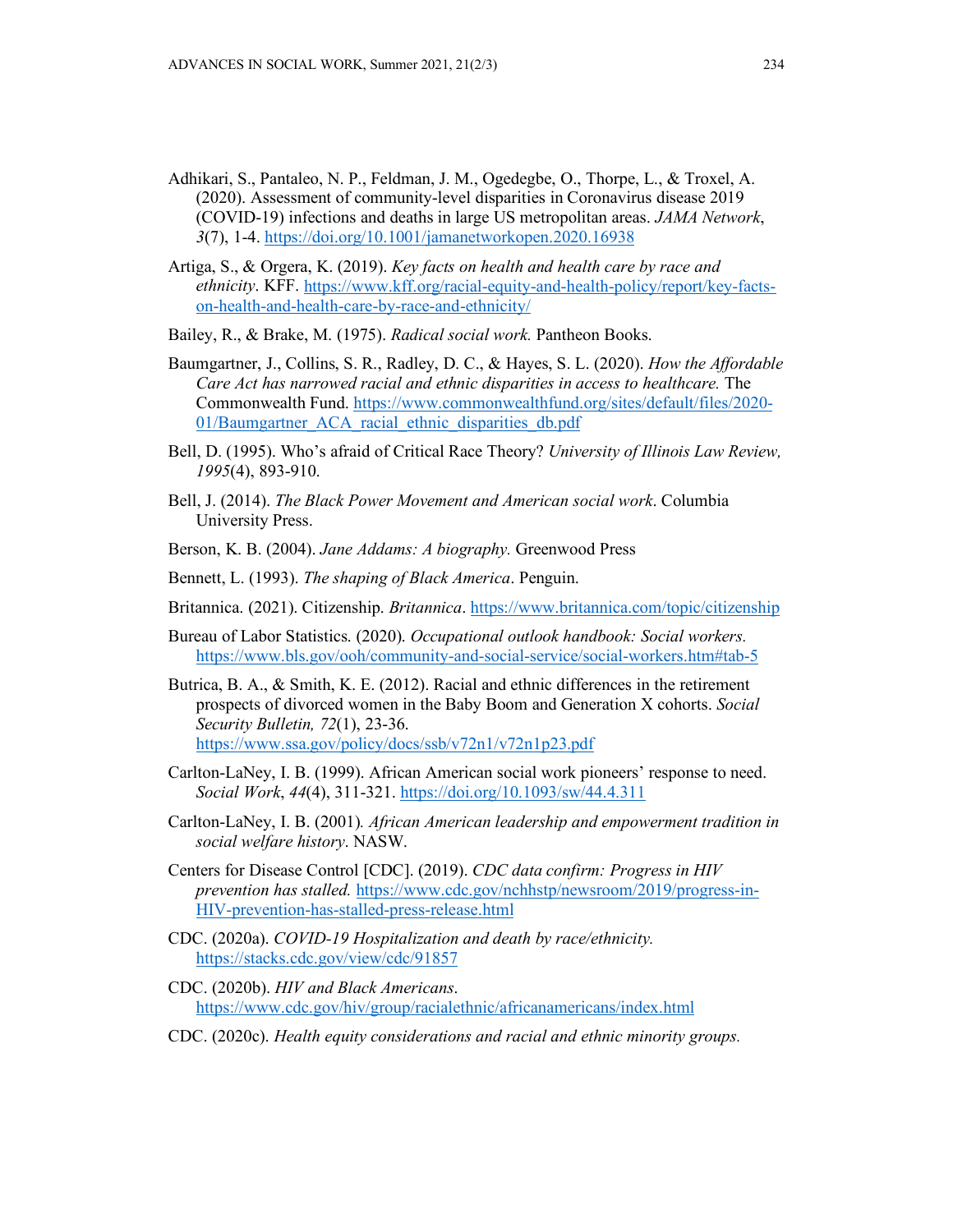[https://www.cdc.gov/coronavirus/2019-ncov/community/health-equity/race](https://www.cdc.gov/coronavirus/2019-ncov/community/health-equity/race-ethnicity.html)[ethnicity.html](https://www.cdc.gov/coronavirus/2019-ncov/community/health-equity/race-ethnicity.html)

- CDC. (2021). *Health equity considerations and racial and ethnic minority groups*. [https://www.cdc.gov/coronavirus/2019-ncov/community/health-equity/race](https://www.cdc.gov/coronavirus/2019-ncov/community/health-equity/race-ethnicity.html?CDC_AA_refVal=https%3A%2F%2Fwww.cdc.gov%2Fcoronavirus%2F2019-ncov%2Fneed-extra-precautions%2Fracial-ethnic-minorities.html)[ethnicity.html?CDC\\_AA\\_refVal=https%3A%2F%2Fwww.cdc.gov%2Fcoronavirus](https://www.cdc.gov/coronavirus/2019-ncov/community/health-equity/race-ethnicity.html?CDC_AA_refVal=https%3A%2F%2Fwww.cdc.gov%2Fcoronavirus%2F2019-ncov%2Fneed-extra-precautions%2Fracial-ethnic-minorities.html) [%2F2019-ncov%2Fneed-extra-precautions%2Fracial-ethnic-minorities.html](https://www.cdc.gov/coronavirus/2019-ncov/community/health-equity/race-ethnicity.html?CDC_AA_refVal=https%3A%2F%2Fwww.cdc.gov%2Fcoronavirus%2F2019-ncov%2Fneed-extra-precautions%2Fracial-ethnic-minorities.html)
- CDC COVID-19 Response Team. (2020). Geographic differences in COVID-19 cases, deaths, and incidence — United States*. Morbidity Mortal Weekly Report*, *69*(15), 465-471. <http://dx.doi.org/10.15585/mmwr.mm6915e4>
- Chandler, S. K. (2001). E. Franklin Frazier and social work. In I. B. Carlton La-Ney (Ed.), *African American leadership and empowerment tradition in social welfare history* (chap. 14, pp. 55-63). NASW.
- Chapman, C., & Withers, A. J. (2019). *A violent history of benevolence: Interlocking oppression in the moral economies of social working*. University of Toronto Press. <https://doi.org/10.3138/9781442625082>
- Clarke, J. H. (2018). The Civil War and its aftermath [Speech]. On *His greatest lectures – John Henrik Clarke.* John Henrik Clarke.
- Collins, P. H. (2004). *Black sexual politics African Americans, gender, and the new racism*. Routledge.<https://doi.org/10.4324/9780203309506>
- Creamer, J. (2020). *Inequalities persist despite decline in poverty for all major race and Hispanic origin groups*. United States Census Bureau. [https://www.census.gov/library/stories/2020/09/poverty-rates-for-blacks-and](https://www.census.gov/library/stories/2020/09/poverty-rates-for-blacks-and-hispanics-reached-historic-lows-in-2019.html)[hispanics-reached-historic-lows-in-2019.html](https://www.census.gov/library/stories/2020/09/poverty-rates-for-blacks-and-hispanics-reached-historic-lows-in-2019.html)
- Crenshaw, K. W. (2011). Twenty years of Critical Race Theory: Looking back to move forward. *Connecticut Law Review, 43*(5), 1253-1352. [https://opencommons.uconn.edu/cgi/viewcontent.cgi?article=1116&context=law\\_rev](https://opencommons.uconn.edu/cgi/viewcontent.cgi?article=1116&context=law_review) [iew](https://opencommons.uconn.edu/cgi/viewcontent.cgi?article=1116&context=law_review)
- Dattel, G. (2009). *Cotton and race in the making of America: The human costs of economic power.* Ivan R. Dee.
- Dauber, M. L. (2013). *The sympathetic state: Disaster relief and the origins of the American welfare state*. University of Chicago Press. <https://doi.org/10.7208/chicago/9780226923505.003.0001>
- Davis, A. Y. (1983). *Women, race and class.* Vintage Books.
- De Maria, W. (1992). Alive on the street, dead in the classroom: The return of radical social work and the manufacture of activism. *Journal of Sociology & Social Welfare, 19*(3), 137-158. <https://scholarworks.wmich.edu/cgi/viewcontent.cgi?article=2036&context=jssw>
- DuBois, W. E. B. (1935). *Black Reconstruction in America 1860-1880.* The Free Press.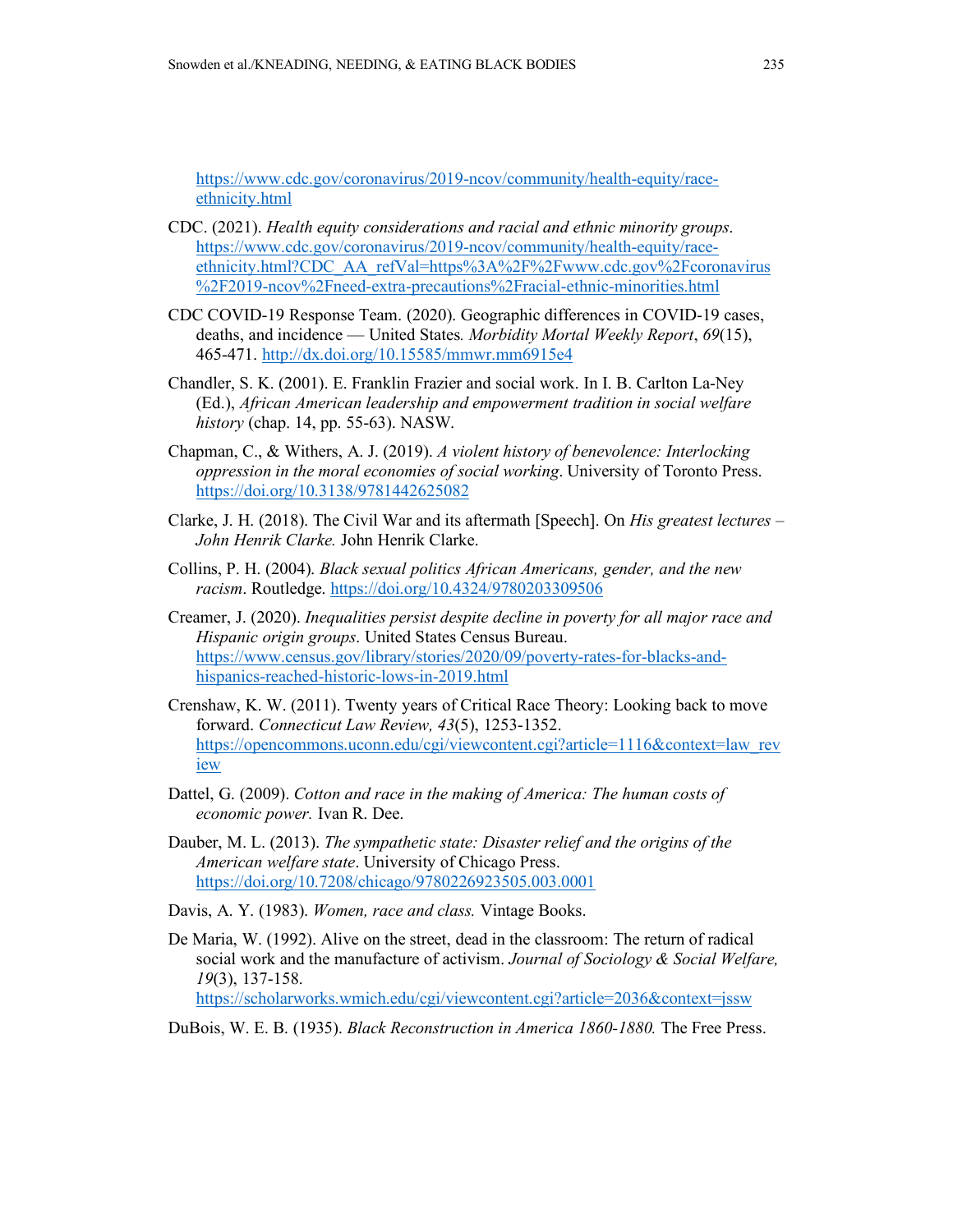Fanon, F. (2005). *Wretched of the Earth*. Grove Atlantic.

- Ferguson, I. (2013). Critical and radical social work: An introduction. *Critical and Radical Social Work 1*(1)[. https://doi.org/10.1332/204986013X665938](https://doi.org/10.1332/204986013X665938)
- Flexner, A. (1915). Is social work a profession? *Proceedings of the National Conference of Charities and Corrections at the forty-second annual session held in Baltimore, Maryland, May 12-19.* Hildmann.
- Freire, P. (2000). *Pedagogy of the oppressed*. Continuum. (Original work published 1970)
- Genovese, E. (1989). *The political economy of slavery: Studies in the economy and society of the slave south.* Wesleyan University Press.
- George, J. (2021). A lesson on Critical Race Theory. *The American Bar Association*. [https://www.americanbar.org/groups/crsj/publications/human\\_rights\\_magazine\\_hom](https://www.americanbar.org/groups/crsj/publications/human_rights_magazine_home/civil-rights-reimagining-policing/a-lesson-on-critical-race-theory/) [e/civil-rights-reimagining-policing/a-lesson-on-critical-race-theory/](https://www.americanbar.org/groups/crsj/publications/human_rights_magazine_home/civil-rights-reimagining-policing/a-lesson-on-critical-race-theory/)
- Goldberg, L. (2017). *The Jetsons' live-action TV comedy in the works at ABC.* The Hollywood reporter. [https://www.hollywoodreporter.com/live-feed/jetsons-live](https://www.hollywoodreporter.com/live-feed/jetsons-live-action-tv-comedy-works-at-abc-1030391)[action-tv-comedy-works-at-abc-1030391](https://www.hollywoodreporter.com/live-feed/jetsons-live-action-tv-comedy-works-at-abc-1030391)
- Gordon, L. (1994). *Pitied but not entitled: Single mothers and the history of welfare.* The Free Press.
- Gramlich, J. (2019). *The gap between the number of Blacks and Whites in prison is shrinking*. PEW Research Center. [https://www.pewresearch.org/fact](https://www.pewresearch.org/fact-tank/2019/04/30/shrinking-gap-between-number-of-blacks-and-whites-in-prison/)[tank/2019/04/30/shrinking-gap-between-number-of-blacks-and-whites-in-prison/](https://www.pewresearch.org/fact-tank/2019/04/30/shrinking-gap-between-number-of-blacks-and-whites-in-prison/)
- Gramlich, J. (2020). *Black imprisonment rate in the U.S. has fallen by a third since 2006.*  Pew Research Center. [https://www.pewresearch.org/fact-tank/2020/05/06/share-of](https://www.pewresearch.org/fact-tank/2020/05/06/share-of-black-white-hispanic-americans-in-prison-2018-vs-2006/)[black-white-hispanic-americans-in-prison-2018-vs-2006/](https://www.pewresearch.org/fact-tank/2020/05/06/share-of-black-white-hispanic-americans-in-prison-2018-vs-2006/)
- Hadden, B. R. (1998). *An HIV/AIDS prevention Intervention with female and male STD patients in a Peri-Urban Settlement in Kwazulu Natal, South Africa, Pt. 1*  [Unpublished doctoral dissertation]. Columbia University.
- Hadden, B. R. (2019). Collaborative, participatory, and empowerment evaluation: Stakeholder involvement approaches. *Journal of Teaching in Social Work*, *39*(1),105- 108.<https://www.doi.org/10.1080/08841233.2019.1536244>
- Hadden, B., Tolliver, W., Snowden, F., & Brown-Manning, R. (2016). An authentic discourse: Recentering race and racism as factors that contribute to police violence against unarmed Black or African American men. *Journal of Human Behavior in the Social Environment, 26*(3-4), 336-349. <https://doi.org/10.1080/10911359.2015.1129252>
- Hansan, J. E. (2013). Charity organization societies (1877 1893). *Social Welfare History Project.* [http://socialwelfare.library.vcu.edu/eras/civil-war](http://socialwelfare.library.vcu.edu/eras/civil-war-reconstruction/charity-organization-societies-1877-1893/)[reconstruction/charity-organization-societies-1877-1893/](http://socialwelfare.library.vcu.edu/eras/civil-war-reconstruction/charity-organization-societies-1877-1893/)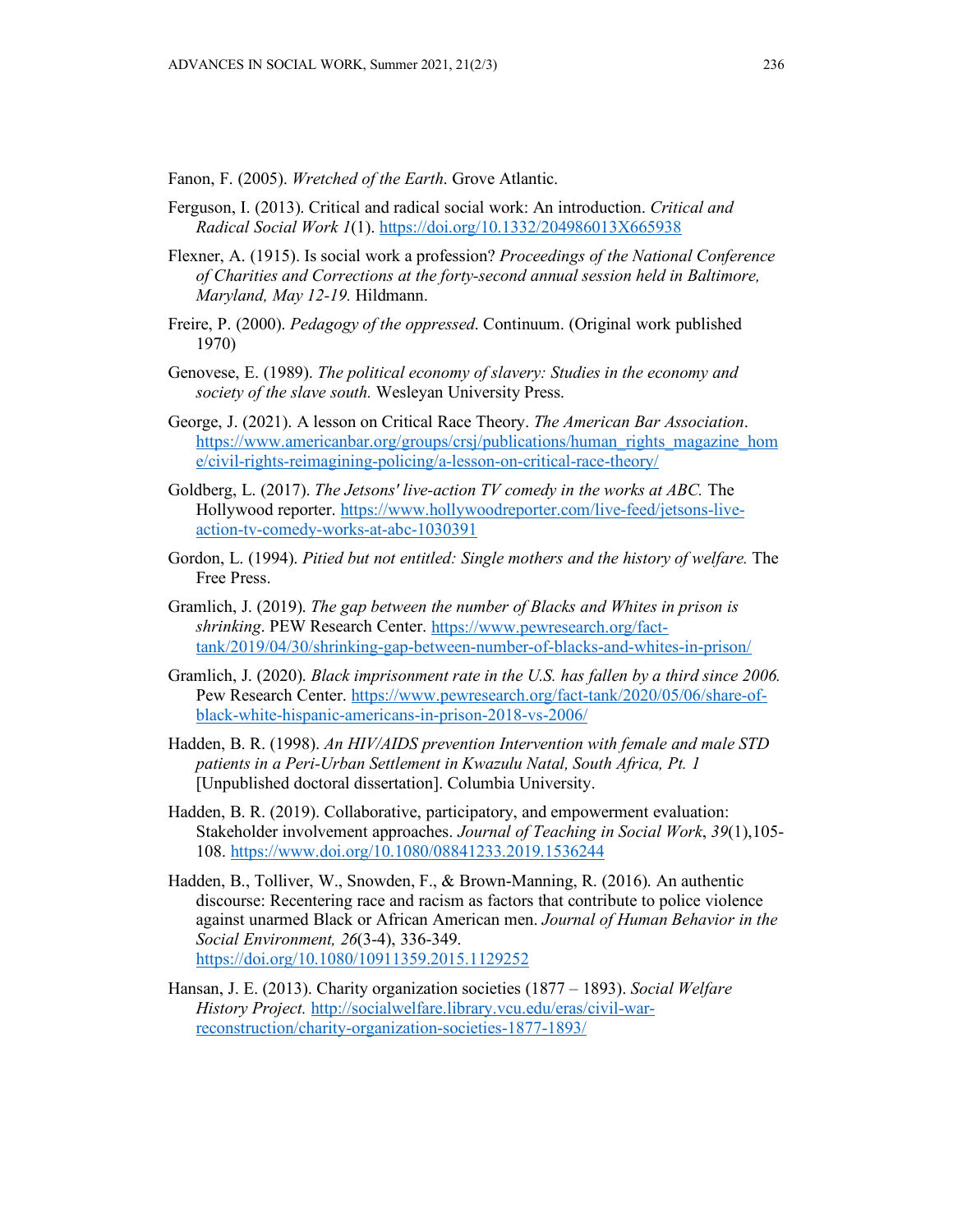- Harkavy, I., & Puckett, J. L. (1994). Lessons from Hull House for the contemporary university. *Social Service Review*, *68*(3), 299-321.<https://doi.org/10.1086/604061>
- Hsieh, H., & Shanon, S. E. (2005). Three approaches to qualitative content analysis. *Qualitative Health Research, 15*(9), 1277-1288. <https://www.doi.org/10.1177/1049732305276687>
- Hull House Museum. (2021). *About Jane Addams.*  <https://www.hullhousemuseum.org/about-jane-addams>
- Hutchinson, J. (*in development*). Do benefits benefit the intended communities?: Neoliberal approaches to redistributing societal resources to people receiving methadone treatment in the Bronx.
- Jamar, S. D. (2004). Charles Hamilton Houston (1895-1950). *Howard University School of Law.* <http://law.howard.edu/brownat50/BrownBios/BioCharlesHHouston.html>
- Jansson, B. (2005). *The reluctant welfare state: American social welfare policies – Past, present, and future* (5th ed.). Thomson Brooks/Cole.
- Jay-Z. (2004). I got 99 problems [Song]. On *The Black Album*. Roc-A-Fella; Def Jam.
- Jones, J., Schmitt, J., & Wilson, V. (2018) *50 Years after the Kerner Report: African Americans are better off in many ways but are still disadvantaged by racial inequality*. Economic Policy Institute. [https://www.epi.org/publication/50-years](https://www.epi.org/publication/50-years-after-the-kerner-commission/)[after-the-kerner-commission/](https://www.epi.org/publication/50-years-after-the-kerner-commission/)
- Kennedy, A. C. (2008). Eugenics, "Degenerate Girls" and social workers during the Progressive Era. *Affilia: Journal of Women and Social Work, 23*(1), 22-37. <https://doi.org/10.1177/0886109907310473>
- KFF. (2019). *Health and healthcare for Blacks in the United States*. [https://www.kff.org/infographic/health-and-health-care-for-blacks-in-the-united](https://www.kff.org/infographic/health-and-health-care-for-blacks-in-the-united-states/)[states/](https://www.kff.org/infographic/health-and-health-care-for-blacks-in-the-united-states/)
- Lasch-Quinn, E. (1993). *Black neighbors: Race and the limits of reform in the American Settlement House Movement, 1890-1945*. The University of North Carolina Press. <https://doi.org/10.1086/ahr/100.3.953>
- Laymon, K. (2018). *How to slowly kill yourself and others in America*. Bolden Publishers.
- Lee, M. M. (2012) *Birthright citizenship under the 14th Amendment of persons born in the United States to alien parents*. Congressional Research Services (7-5700). [https://www.everycrsreport.com/files/20120110\\_RL33079\\_0ed9376c14485d318f97e](https://www.everycrsreport.com/files/20120110_RL33079_0ed9376c14485d318f97e829a7f6c0791690ef00.pdf) [829a7f6c0791690ef00.pdf](https://www.everycrsreport.com/files/20120110_RL33079_0ed9376c14485d318f97e829a7f6c0791690ef00.pdf)
- Lipsitz, G. (1998). *The possessive investment in whiteness: How White people profit from identity politics*. Temple University Press.
- McKittrick, K. (2013). Plantation futures. *Small Axe*, *17*(3(42)), 1-15. <https://doi.org/10.1215/07990537-2378892>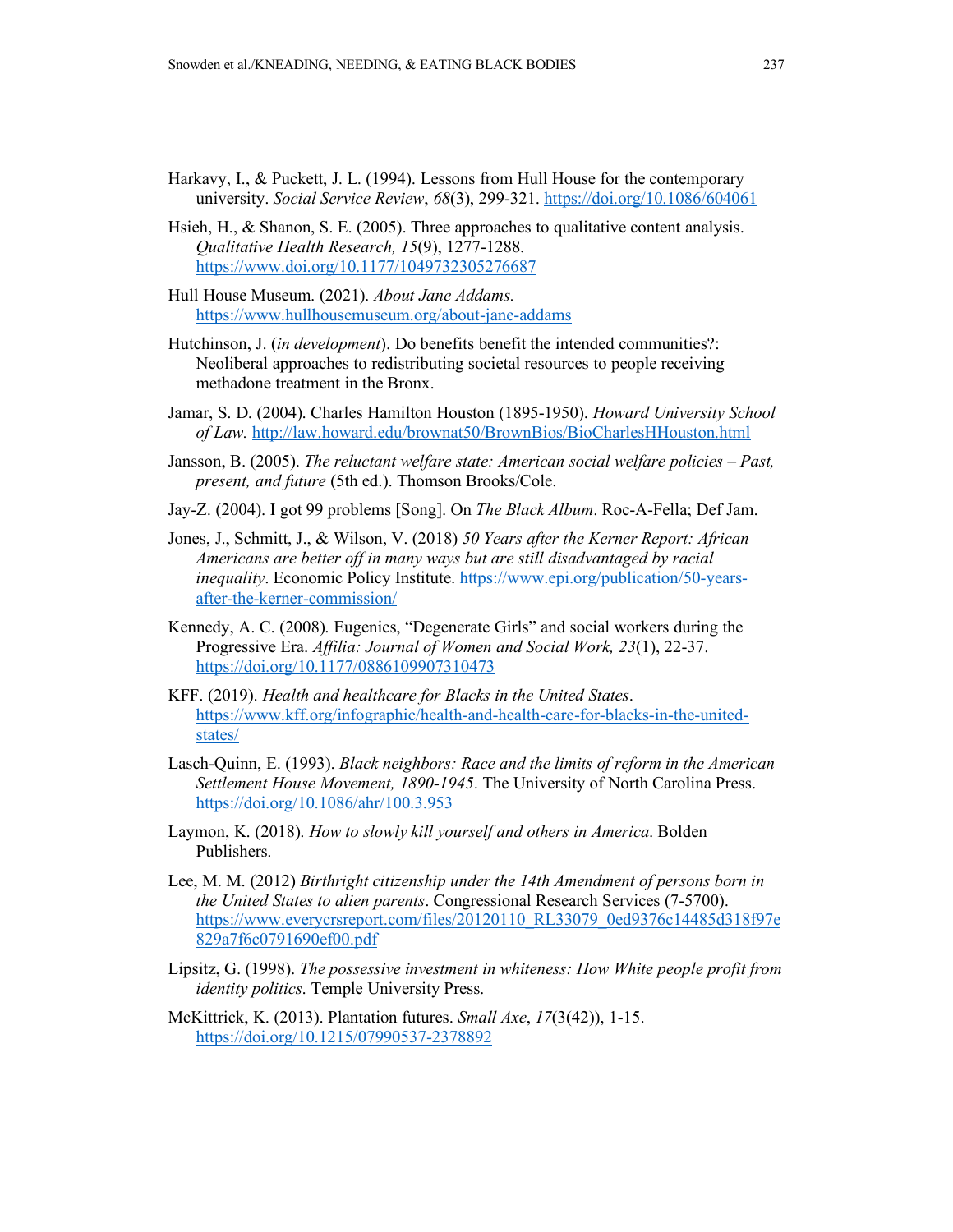- Michals, D. (2015). *Mary McLeod Bethune (1875-1955).* The National Women's History Museum. [https://www.womenshistory.org/education-resources/biographies/mary](https://www.womenshistory.org/education-resources/biographies/mary-mcleod-bethune)[mcleod-bethune](https://www.womenshistory.org/education-resources/biographies/mary-mcleod-bethune)
- Mills, C. W. (1997). *The racial contract*. Cornell University Press.
- Molina, N. (2006). *Fit to be citizens? Public health and race in Los Angeles, 1879-1939*. University of California Press. <https://doi.org/10.1525/9780520939202>
- Muhammad, K. G. (2019). *The condemnation of Blackness: Race, crime, and the making of modern urban America*. Harvard University Press. (Original work published 2010) <https://www.jstor.org/stable/j.ctvjsf4fx>
- National Association of Social Workers [NASW]. (2020). *Coronavirus (COVID-19).* <https://www.socialworkers.org/Practice/Infectious-Diseases/Coronavirus>
- NASW. (2021). *The Revised NASW Code of Ethics*. NASW <https://www.socialworkers.org/About/Ethics/Code-of-Ethics/Code-of-Ethics-English>
- National Archives. (2021). *America's founding documents.* <https://www.archives.gov/founding-docs/amendments-11-27>
- Ndugga, N., & Artiga, S. (2021). *Disparities in health and health care: Five key questions and answers*. Kaiser Family Foundation [KFF]. [https://www.kff.org/racial](https://www.kff.org/racial-equity-and-health-policy/issue-brief/disparities-in-health-and-health-care-five-key-questions-and-answers/)[equity-and-health-policy/issue-brief/disparities-in-health-and-health-care-five-key](https://www.kff.org/racial-equity-and-health-policy/issue-brief/disparities-in-health-and-health-care-five-key-questions-and-answers/)[questions-and-answers/](https://www.kff.org/racial-equity-and-health-policy/issue-brief/disparities-in-health-and-health-care-five-key-questions-and-answers/)
- Pinderhughes, E. B. (1983). Empowerment for our clients and for ourselves. *Social Casework. 64*(6), 331-338. <https://doi.org/10.1177/104438948306400602>
- Piven, F., & Cloward, R. (1993). *Regulating the poor: The functions of welfare*. Vintage Books.
- Reid-Merritt, P. (2010). *Righteous self-determination: The Black social work movement in America*. Imprint Editions.
- Reisch, M., & Andrews, J. (2002). *The road not taken: A history of radical social work in the United States*. Brunner-Routledge.
- Richmond, M. (1917). *Social-diagnosis*. NY Russell Sage Foundation

Roberts, D. E. (1996). Welfare and the problem of Black citizenship [Book review]. *The Yale Law Journal, 105*(6), 1563-1602. [https://scholarship.law.upenn.edu/cgi/viewcontent.cgi?article=2283&context=faculty](https://scholarship.law.upenn.edu/cgi/viewcontent.cgi?article=2283&context=faculty_scholarship) [\\_scholarship](https://scholarship.law.upenn.edu/cgi/viewcontent.cgi?article=2283&context=faculty_scholarship)

- Roberts, D. E. (1997). *Killing the Black body*. Random House Publishing
- Rodriguez, M. (2020). More than one pandemic: How New York City community members fight against coronavirus and systematic oppression. *Journal of Social Work Education*, *39*(8), 983-992. <https://doi.org/10.1080/02615479.2020.1825665>
- Rothstein, R. (2017)*. The color of law: A forgotten, history of how our government*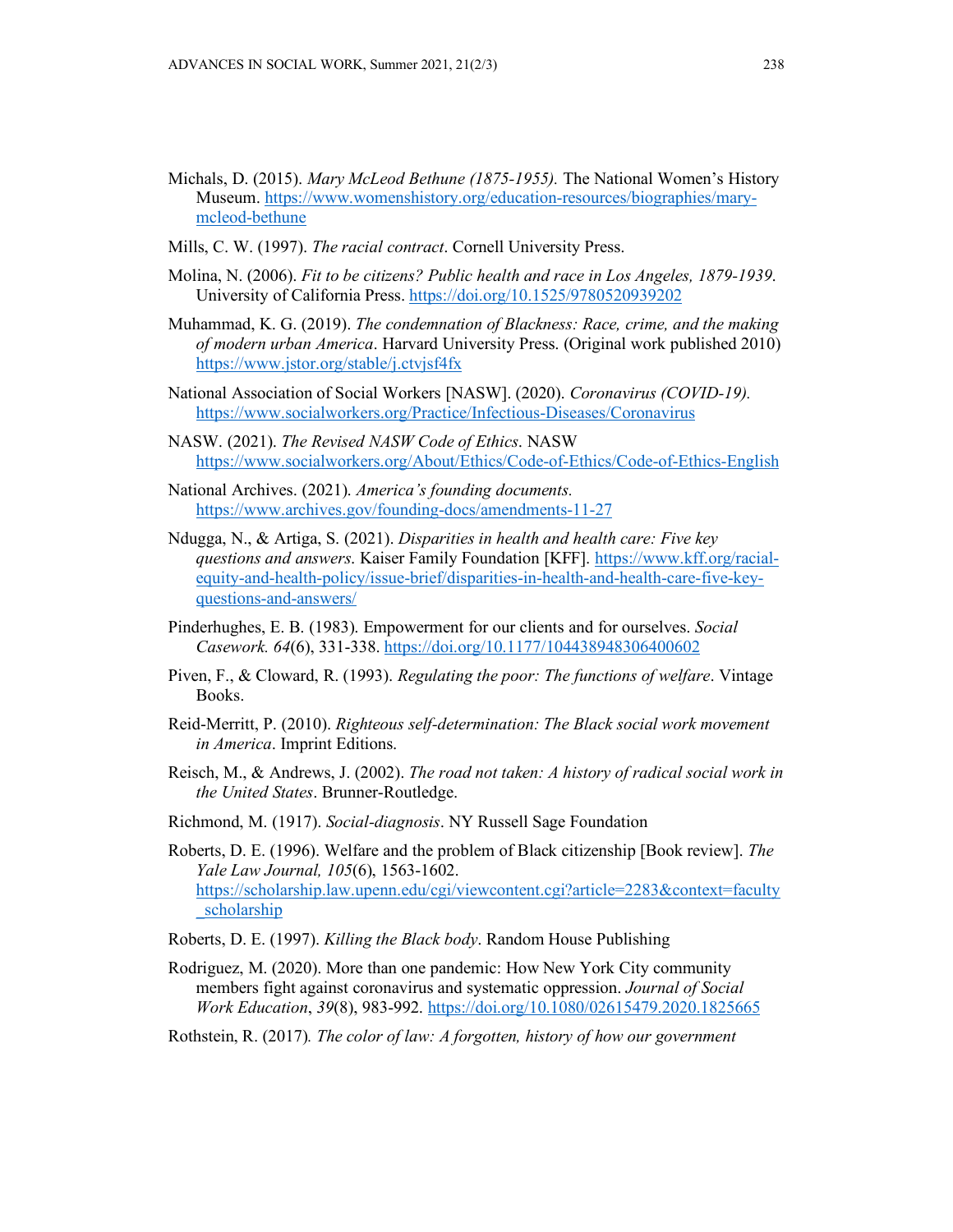*segregated America.* Liveright Publishing.

- Schulz, A. J., & Mullings, L. (Eds.). (2006) *Gender, race, class, and health: Intersectional approaches*. Jossey-Bass.
- Specht, H., & Courtney, M. E. (1994). U*nfaithful angels: How social work was abandoned its mission.* The Free Press.
- Snowden, F. (2015). *What condoms can't cover: Do structural factors predispose Black, African American, and Latina/o adults in Harlem and the South Bronx to engaging in HIV sex risk behavior?* (Unpublished Dissertation) City University Graduate Center, New York City.
- Snowden, F. (2018). The formation of the black medical movement  $\&$  its implications for social work, Part I: African American physicians. *Journal of Urban Social Work, 2*(2), 159-175. <https://doi.org/10.1891/2474-8684.2.2.159>
- The Combahee River Collective. (2009). A Black feminist statement The Combahee River Collective 1978. In S. M. James, F. Smith Foster, & B. Guy-Sheftall (Eds.), *Still brave: The evolution of Black women's studies* (pp. 48-56). The Feminist Press. <https://doi.org/10.4324/9781351313681-13>
- The Eleanor Roosevelt Papers Project. (2015). *The Progressive Era (1890 - 1920).* <https://erpapers.columbian.gwu.edu/>
- Thorbecke, C. (2020, May 22). *'Heroes or hostages?': Communities of color bear the burden of essential work in coronavirus crisis.* ABC News. [https://abcnews.go.com/Business/heroes-hostages-communities-color-bear-burden](https://abcnews.go.com/Business/heroes-hostages-communities-color-bear-burden-essential-work/story?id=70662472)[essential-work/story?id=70662472](https://abcnews.go.com/Business/heroes-hostages-communities-color-bear-burden-essential-work/story?id=70662472)
- Tolliver, W. (1993). *At the point of need: A model for church based social services for the ghetto poor.* (Unpublished doctoral dissertation). Graduate Center, City University of New York.
- Tolliver, W., Hadden, B., Snowden, F., & Brown-Manning, R. (2016). Police killings of unarmed Black people: Centering race and racism in human behavior and the social environment content. *Journal of Human Behavior in the Social Environment, 26*(3- 4).<https://doi.org/10.1080/10911359.2015.1125207>
- Truell, R. (2020). *The social work response to COVID-19 – six months on: Championing changes in services and preparing for long-term consequences.* The International Federation of Social Workers. [https://www.ifsw.org/wp](https://www.ifsw.org/wp-content/uploads/2020/07/2020-07-01-SW-Response-to-COVID-19-Six-Months-On.pdf)[content/uploads/2020/07/2020-07-01-SW-Response-to-COVID-19-Six-Months-](https://www.ifsw.org/wp-content/uploads/2020/07/2020-07-01-SW-Response-to-COVID-19-Six-Months-On.pdf)[On.pdf](https://www.ifsw.org/wp-content/uploads/2020/07/2020-07-01-SW-Response-to-COVID-19-Six-Months-On.pdf)
- TV Guide. (2013). *TV Guide Magazine's 60 greatest cartoons of all time*. Fox News. [https://www.foxnews.com/entertainment/tv-guide-magazines-60-greatest-cartoons](https://www.foxnews.com/entertainment/tv-guide-magazines-60-greatest-cartoons-of-all-time)[of-all-time](https://www.foxnews.com/entertainment/tv-guide-magazines-60-greatest-cartoons-of-all-time)
- US Immigration.org. (2021). Citizenship definition. <https://www.usimmigration.org/glossary/citizenship>